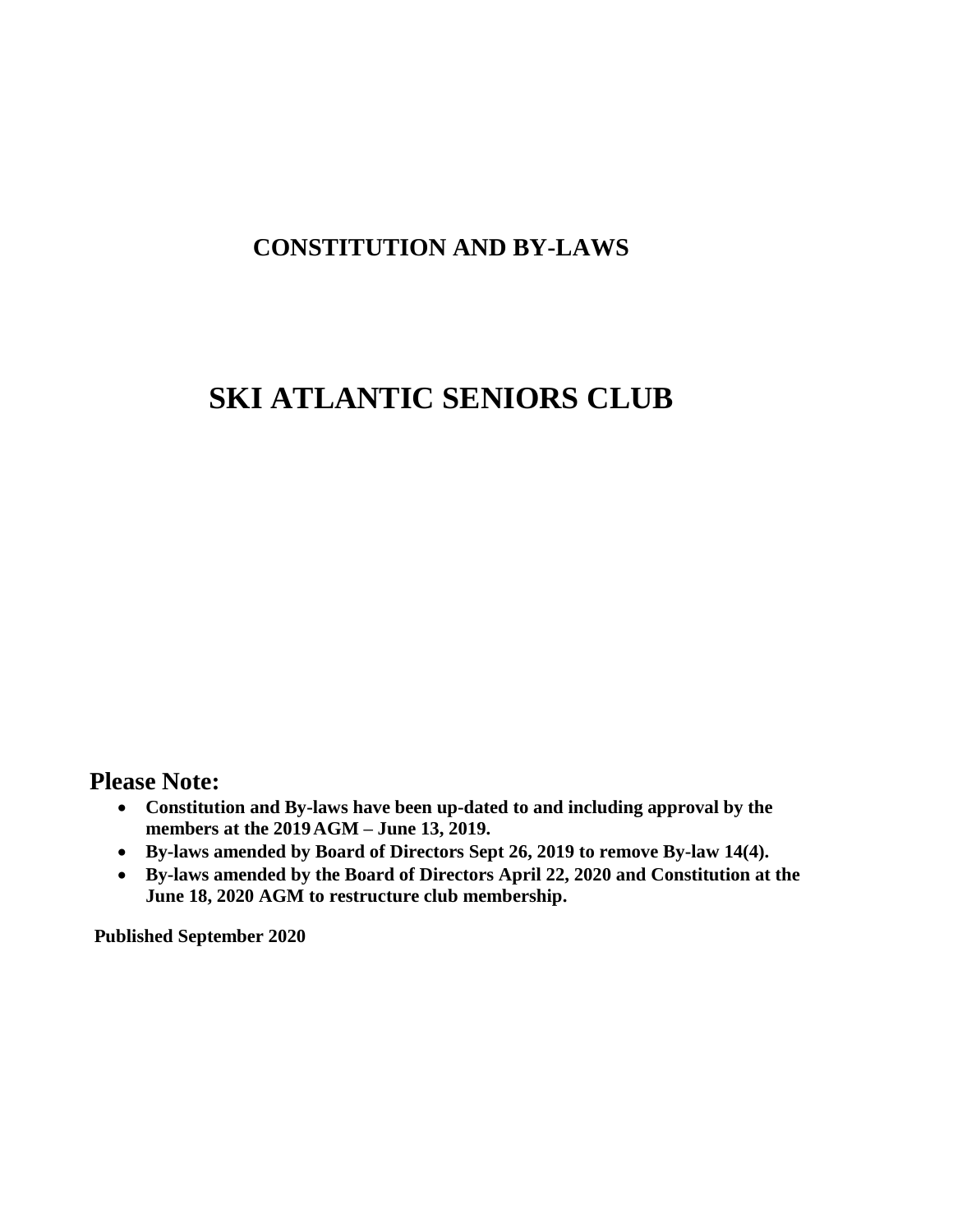## TABLE OF CONTENTS

### **CONSTITUTION**

| PART III - MEETINGS           |  |
|-------------------------------|--|
|                               |  |
| <b>PART IV - FINANCE</b>      |  |
|                               |  |
| <b>PART V - INCORPORATION</b> |  |
|                               |  |
|                               |  |
|                               |  |

### **BY-LAWS**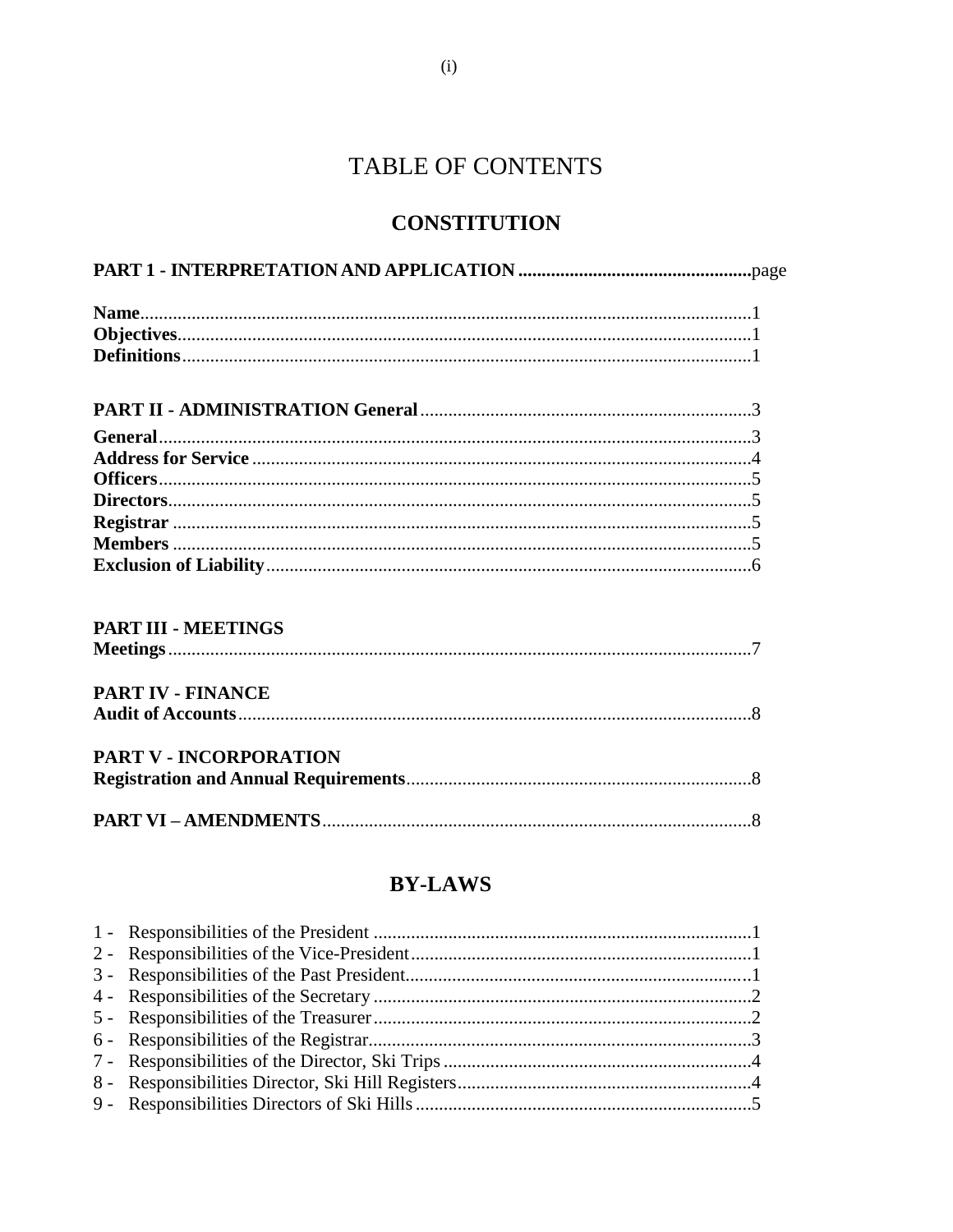### **APPENDIX**

| 1 - Membership Guide                                                                |  |
|-------------------------------------------------------------------------------------|--|
| 2 - Ski Hill Registration Procedure and Compilation (Appendix 2 (a) (b) and (c)) 12 |  |
| 3 - Confidentiality Policy                                                          |  |
| 4 - Conflict of Interest                                                            |  |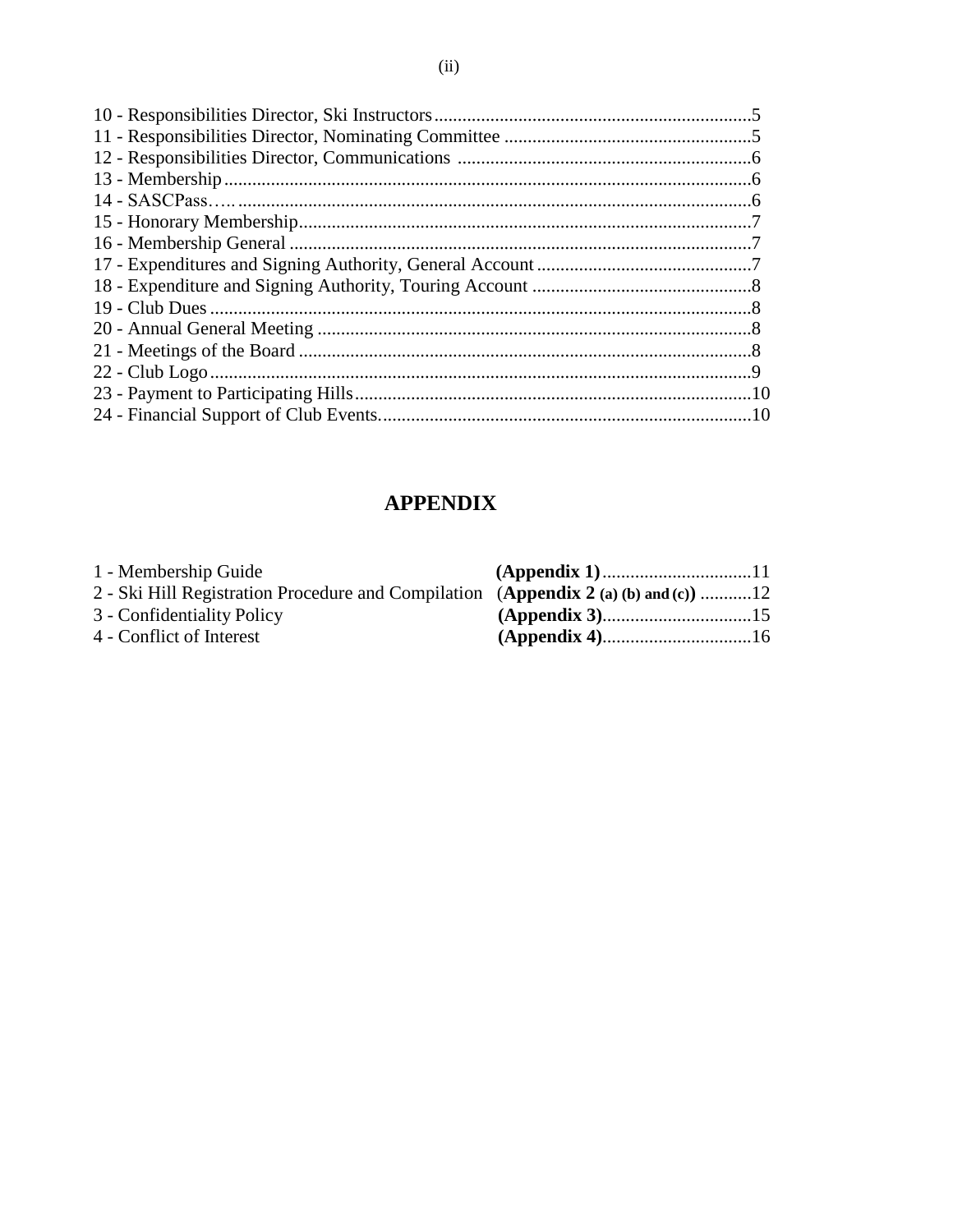## **CONSTITUTION**

#### **PART I - INTERPRETATION AND APPLICATION**

**1** - **Name** - This volunteer, non-profit organization shall be known as the Ski Atlantic Senior's Club.

**2** - **Objectives** - The objectives of the Club shall be:

- (a) To provide affordable ski programs for its Members.
- (b) To organize day outings to ski areas in the region, as well as group tours to major ski resorts or resorts elsewhere.
- (c) Generally, to support the development of the sport of skiing for old and youngalike.
- (d) To organize other social events to assist Members in maintaining a healthy, active lifestyle.

**3** - **Definitions** - In this Constitution and these By-Laws unless there is something in the subject or context inconsistent therewith:

"Annual General Meeting" means the meeting of the Club held within four months of the end of the of the fiscal year;

"Board" means the Board of Directors comprising the Officers and Directors of the Club;

"Club" means the Ski Atlantic Senior's Club;

"Club Logo" means the official logo of the Club as defined in the By-Laws;

"ASRA" refers to the Association of Ski Resorts of Atlantic Canada with whom SASC has negotiated rates, distribution of funds and participating ski hills.

"Director" means any Member who has been elected to serve on the Board and carry out duties as prescribed in the By-Laws;

"Director(s) at Large" means any Member who has been elected to serve on the Board and does not have specific duties as prescribed in the By-Laws;

"Economic Losses" means any pecuniary loss resulting from damage, including the loss of earnings or other benefits related to employment, medical expense loss, replacement of service loss, loss due to death, burial costs and loss of business or employment opportunities.

"Extraordinary General Meeting" means a meeting of Officers or Directors held at any time;

"Fiscal Year" means the period beginning the first day of June and ending the last day in May each calendar year;

"Honorary Member" means any person defined in the By-Laws who has provided exemplary service to the Club;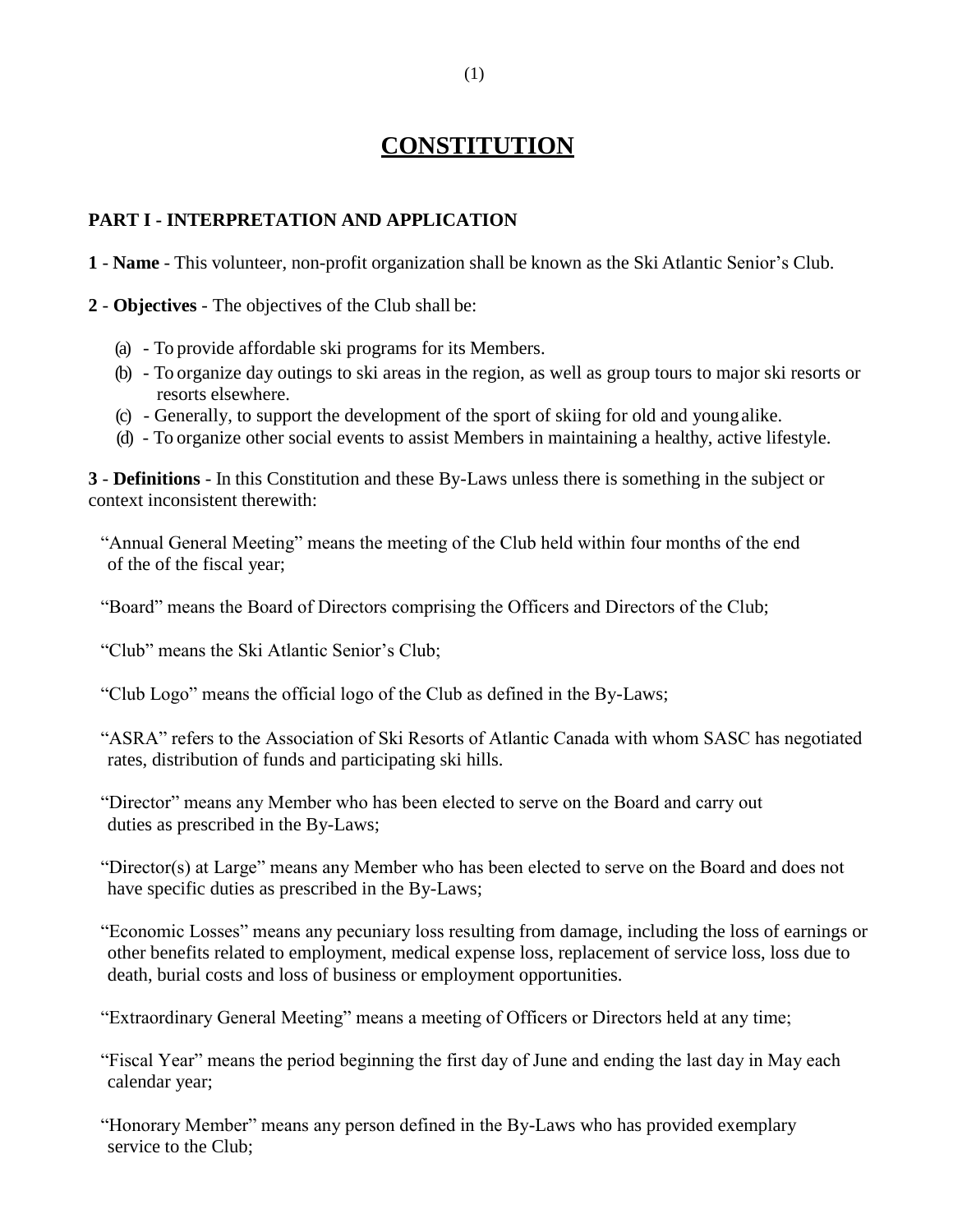- "Member" means any person admitted to membership in accordance with the requirements as prescribed in the Constitution and the By-Laws;
- "Membership Card" means the card issued to all Members;

"Name Tag" means the official identification tag of the Club issued to Members;

"Nominating Committee" means the Committee approved by the Board to assist the Director responsible for selecting and nominating candidates for Officers and Directors;

- "Non-Economic Losses means losses for physical or emotional pain, suffering, inconvenience, physical impairment, mental anguish, disfigurement, loss of enjoyment of life, loss of society and companionship, loss of consortium, other than loss of domestic service, injury to reputation and all other non-pecuniary losses of any kind or nature;
- "Officer" means the President, Vice-President, Past President, Secretary and Treasurer;
- "Official Meeting" means any meeting of the Board, any Extraordinary General Meeting and the Annual General Meeting;
- "Participating Hill" means any ski hill that has agreed to provide lift tickets to Members who hold SASCPasses;
- "Registrar" means the Registrar for the Club;
- "Register of Members" means the list of Members in good standing;
- "SASCPass" means the additional-cost benefit that can be purchased by Members and recorded on the Member's Membership card as a SASCPass number, required to ski/snowboard at Participating Hills;
- "Ski Day Register" means the register signed by Members holding the SASCPass prior to skiing at Participating Hills;
- "Ski Trip Committee" is the committee, chaired by the Director(s) of Ski Trips, responsible for organizing the Club's major ski trips each year.
- "Touring Account" means the accounts, one Canadian and one American, established to facilitate the financing of ski trips
- 'Wrap up Days" means special days at Participating Hills to celebrate the end of the ski season.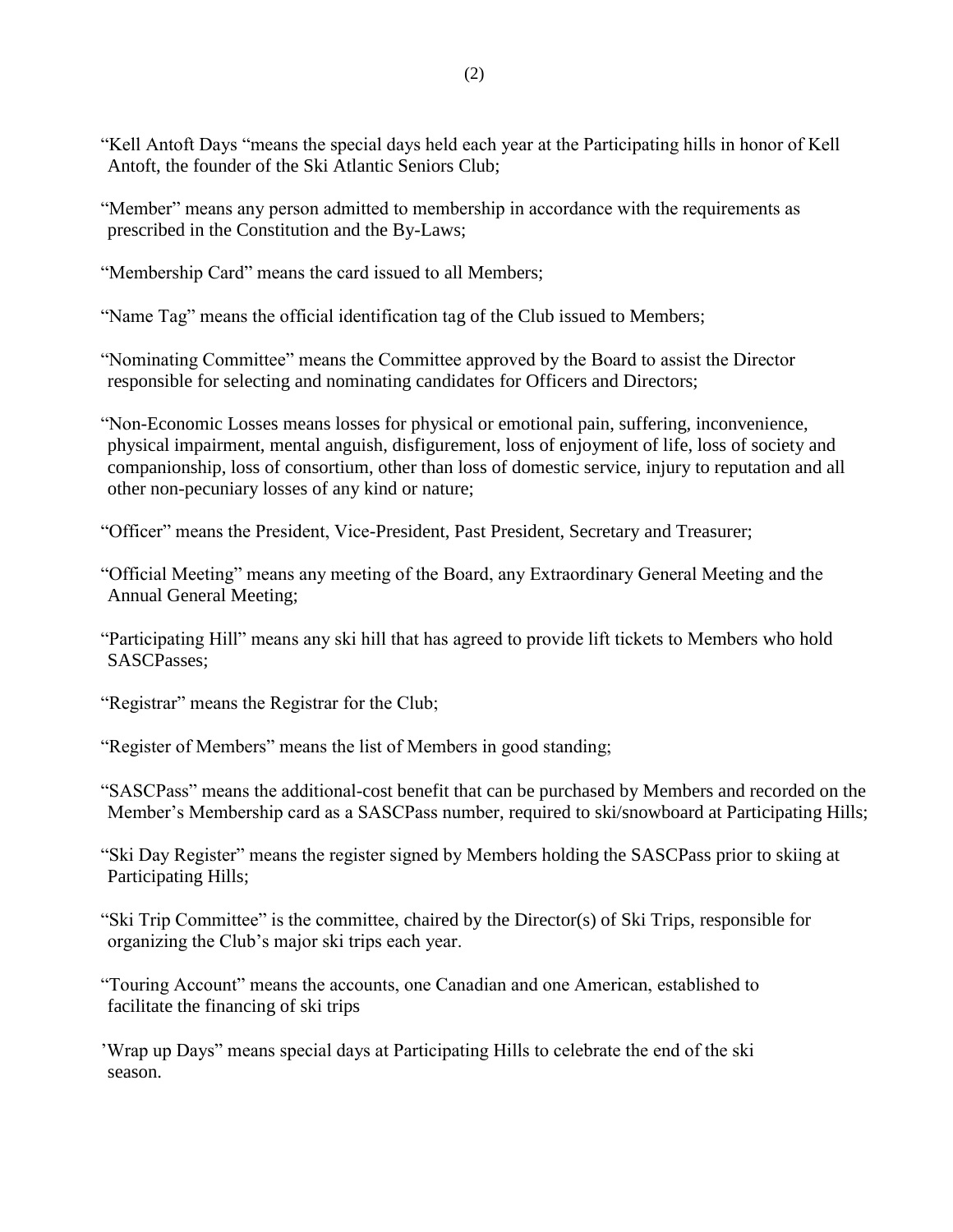#### **PART II – ADMINISTRATION**

#### **4** - **General**

4(1) - The management of the activities of the Club shall be vested in the Officers and Directors who constitute the Board of Directors. The Board may exercise such powers and do all such acts and things as may be specified in the Constitution and the By-Laws.

4(2) - The Officers shall be Members of the Club in good standing. They shall be selected by the Nominating Committee, approved by the Members and installed at the Annual General Meeting.

4(3) - In the event that, for any reason a vacancy of Officers or Directors occurs before the subsequent Annual General Meeting, the vacancy may be filled for the remaining portion of the Fiscal Year by another Member, Director or Officer who has been approved by the Board.

4(4) - Wherever possible, the Board of Directors shall include one or more Members from each province, geographic area or Participating Hill within the Atlantic region.

4(5) - Additional nominations for Officers and Directors may be made following the presentation of the report of the Nominating Committee at the Annual General Meeting.

4(6) - Elections, if so requested by two or more Members shall be by secret ballot.

4(7) Officers shall hold office for three years and be eligible for re-election for an additional three years for a maximum of six years. The Officer positions of Vice President, President and Past President will be a three year term in total; consisting of one year served in each position consecutively, starting with Vice President. When practical one-third, but no more than one-third of the total number of Officers and Directors shall retire each year.

4(8) - Officers and Directors shall serve without remuneration but when approved by the Board are entitled to the recovery of out-of-pocket expenses incurred on behalf of the Club. Furthermore, Board Members shall be reimbursed for travel (beyond 20 kilometers) to attend Board meetings. Additionally Board members attending the Annual General Meeting will, upon request, have their travel and /or accommodations paid for by the SASC. The Ski Atlantic Seniors' Club will reimburse mileage expenses for individuals who are called to attend Board Meetings including the Annual General Meeting of the Association. The President or his/her designate will have his/her travel paid for when representing the SASC at Kell Antoft Days and all expenses paid when attending a meeting of the ASRA.

4(9) - The Board may appoint a Registrar with responsibilities as defined in the By-Laws.

4(10) - The Board shall appoint an Officer or Director to be the Recognized Agent pursuant to the Societies Act of the Province of Nova Scotia.

4(11) - The Board may appoint Director(s) at large to carry out projects/events. These Directors shall hold office for a maximum of three years.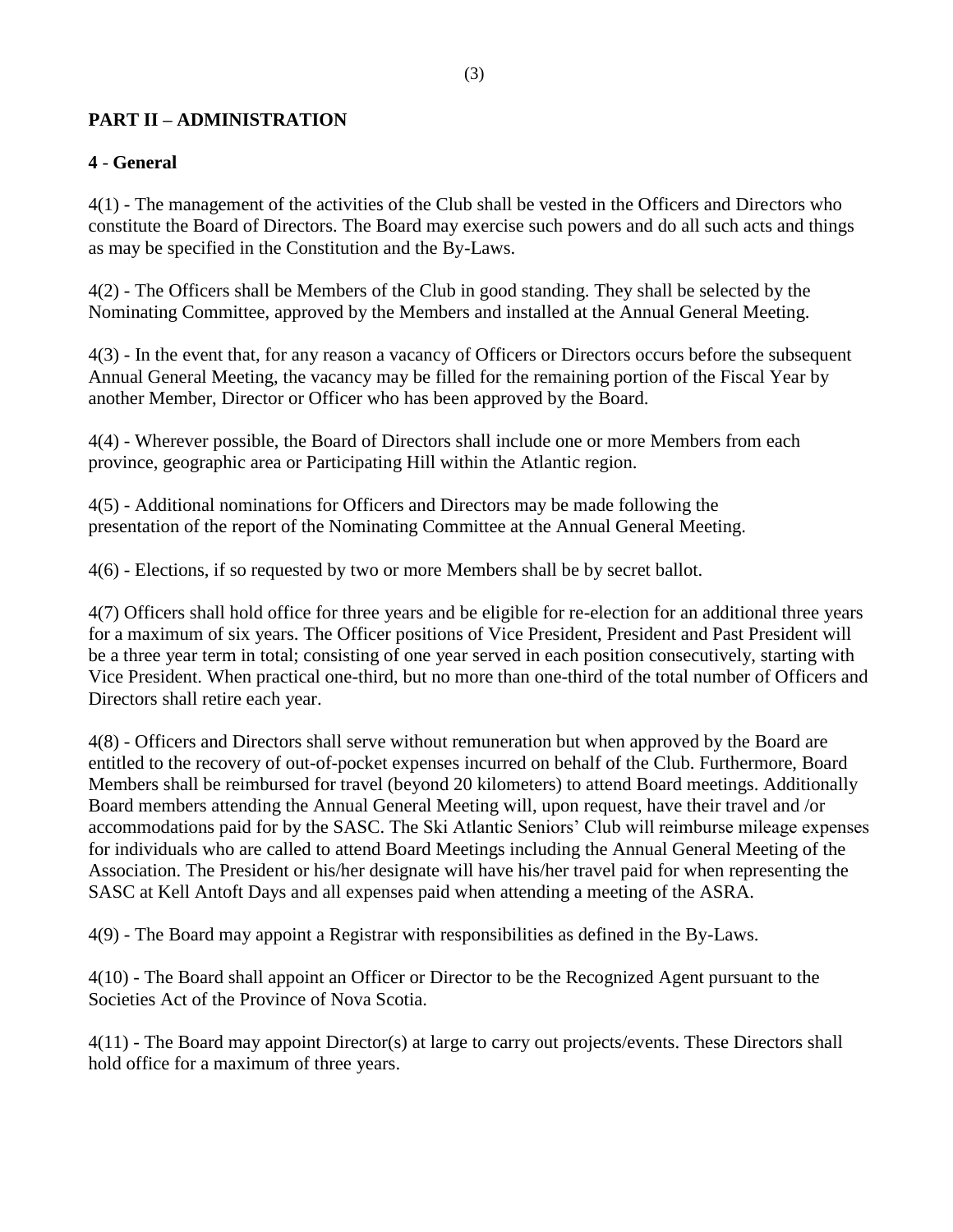- 4(12) The Board may make, repeal or amend By-Laws:
	- (a) respecting the requirements for Membership, Honorary Membership and SASCPass Holders;
	- (b) respecting the duties and responsibilities of the Officers;
	- (c) respecting the duties and responsibilities of the Directors;
	- (d) respecting the duties and responsibilities of the Registrar;
	- (e) respecting the duties and responsibilities of Members, Honorary Members and SASCPass Holders including those in charge of special events or projects;
	- (f) respecting the signing authority of certain Officers and Directors for expenses incurred on behalf of the Club;
	- (g) respecting the reimbursement of costs incurred by the Registrar or other persons associated with the Club;
	- (h) respecting the time and method of notifying Members of meetings;
	- (i) respecting the agenda of meetings of the Board and the Annual General Meeting;
	- (j) respecting the Dues charged to Members, and fees charged for SASCPasses;
	- (k) respecting the amount paid to and the method of payment to Participating Hills;
	- (l) respecting financial contributions to help defray the cost of Club events;
	- (m) respecting the nature and amounts of financial instruments executed by the Board;
	- (n) respecting the color and design of the Club Logo;
	- (o) respecting the proper management, administration and finances of the Club.
- 4(13) It is the responsibility of the Board to ensure the objectives of the Club are met;

4(14) - All new, amended and repealed By-Laws shall be reported to the Members at the Annual General Meeting.

#### **5 - Address forService**

5(1) - Applications for membership and all correspondence to the Club shall be directed to: The Registrar, Ski Atlantic Seniors Club.

5(2) - The postal address of the Registrar is as defined in the By-Laws.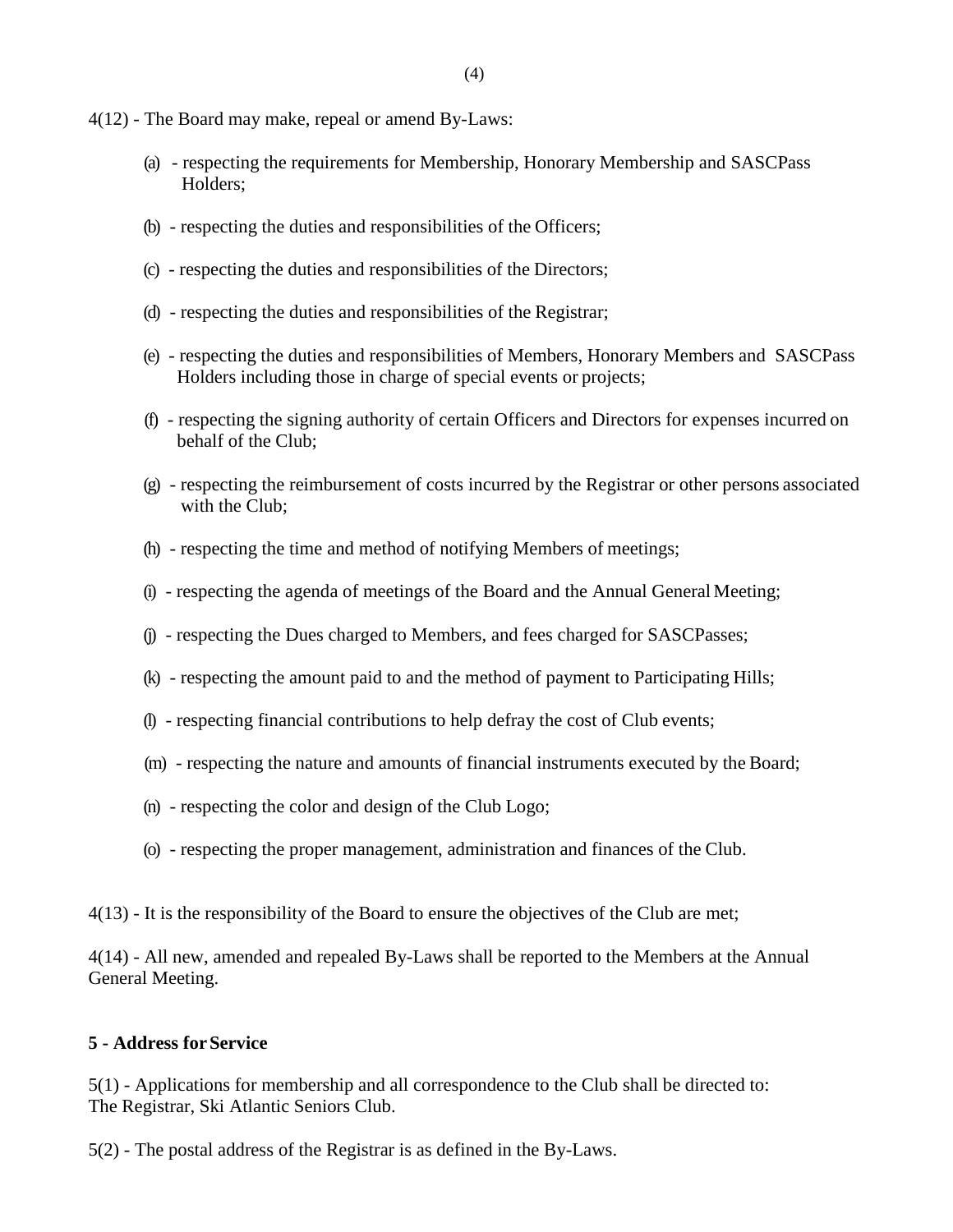#### **6 - Officers**

6(1) - The Officers of the Club shall be the President, the Vice-President, Past President, the Secretary and the Treasurer with duties and responsibilities as prescribed in the By-Laws.

6(2) - Contracts, deeds, bills of exchange, cheques, agreements and other financial instruments or documents may be executed on behalf of the Club by any two of the President, Vice-President, Secretary or Treasurer.

6(3) - Officers shall endeavor to attend all Official Meetings of the Club.

6(4) - Not withstanding Article 6(2) the Director(s) of Ski Trips have signing authority for contracts with ski resorts listed in the near term plan and endorsed by the Board of the SASC.

#### **7 - Directors**

7(1) - Unless otherwise determined by the Members at the Annual General Meeting there shall be not less than five nor more than fifteen Directors.

7(2) - There shall be Directors responsible for: the Ski Trips, coordinating the activities of the Ski Instructors and the Ski Day Registers. Directors may fulfill other responsibilities required by the Board. When warranted by the number of Members there shall be a Director responsible for the Club activities at each Participating Hill.

7(3) - The Directors are trustees of the Members and shall endeavor to attend all Official Meetings.

#### **8** - **Registrar**

8(1) - Reporting to the Treasurer and the Membership Director the Registrar shall:

- (a) Accept and deposit monies related to the issuance of Membership Cards and NameTags;
- (b) Receive compensation for expenses at a rate approved by the Board;
- (b) Provide membership data to the Director responsible;
- (c) Fulfill other duties and responsibilities as prescribed in the By-Laws.

#### **9** - **Members**

.

9(1) - Persons who subscribe to and meet the eligibility criteria defined in the Constitution and the By-Laws shall be admitted to the Club and their names shall be entered in the Register of Members.

9(2) - Every Member shall be entitled to one vote on each motion made at the Annual General Meeting or any Official Meeting.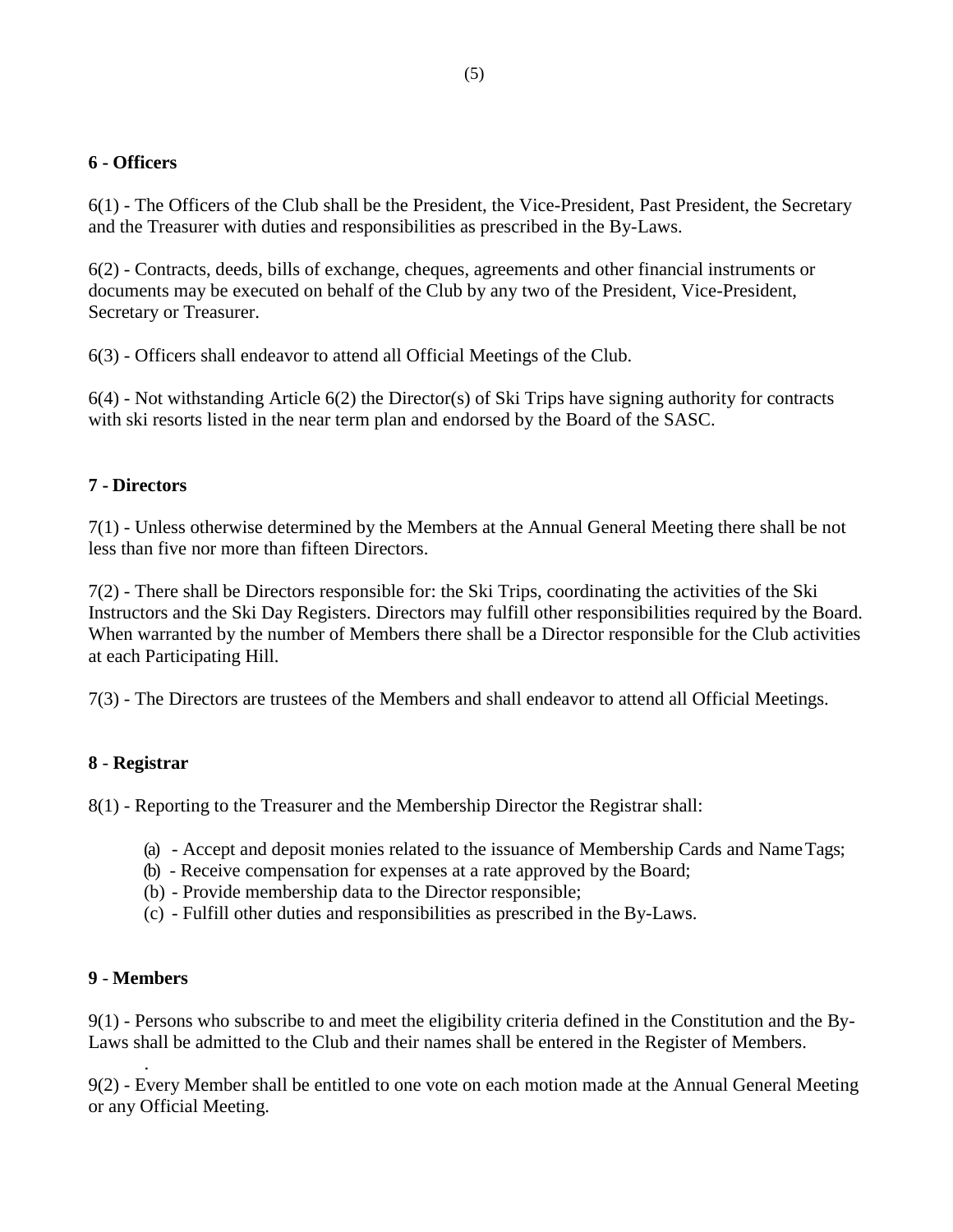9(3) - Members may nominate other Members for Officers and Directors at the Annual General Meeting.

9(4) - For the purposes of registration the number of Members is unlimited.

9(5) - Members of the Canadian Ski Instructors Alliance who provide instructors to Members at Participating Hills are deemed to be Members of the Ski Atlantic Seniors Club.

9(6) - Membership shall cease if the Member resigns, ceases to qualify or meet the requirements for Membership as prescribed in the By-Laws.

#### **10 - Exclusion of Liability**

10(1) - Skiing is a challenging, dangerous sport. Members are responsible and assume all risk for their own personal preparedness and safety when participating in Club programs and events. Members agree to release, indemnify and hold harmless the Club for any personal injury, death and economic or non-economic losses resulting from: (a)-the inherent risks, dangers and hazards of Alpine or cross country skiing or snowboarding; (b)-the use of ski lifts; (c)-the collision with natural or man-made objects, with skiers, snowboarders or other persons; (d)-skiing and travel within or beyond the ski area boundaries.

10(2) - Members waive all claims against the Officers, Directors or other Members with respect the risks, economic and non-economic losses outlined in 10(1).

10(3) - Members are responsible for their own travel, health and accident insurance.

10(4) - Members shall abide by the Alpine Responsibility Code (Appendix 13) and the Cross Country Responsibility Code (Appendix 15) as well as the rules and conditions established at Participating Hills and other hills.

10(5) - No Member in his or her individual capacity is responsible for any debt or financial liability beyond the amount of any subscription, annual dues or special event fees payable to the Club.

10(6) - Members may make comments, suggestions or other representations related to safety and liability through any Director or Officer.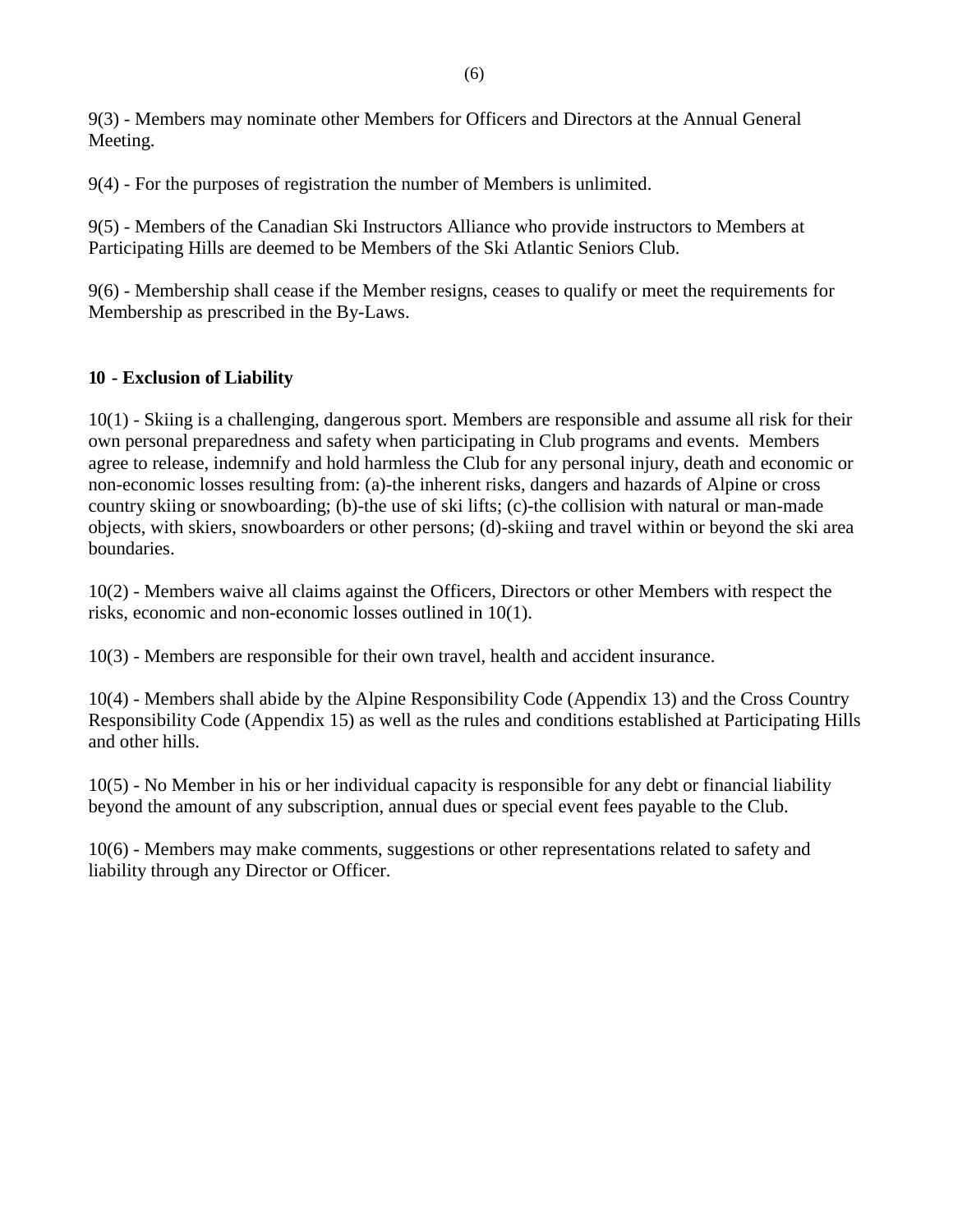#### **PART III – MEETINGS**

#### **11 - Meetings**

Official Meetings of the Club include:

11(1) - The Annual General Meeting - This meeting shall be held within four months after the end of the Fiscal Year. Notice of this meeting must be given at least thirty days beforehand specifying the place, day and hour. Members present at the Annual General Meeting shall approve by resolution

- (a) The Annual Reports of Officers and Directors;
- (b) The election of Officers and Directors recommended by the NominatingCommittee;
- (c) The election of additional Officers and Directors;
- (d) Amendments to the Constitution.

11(2) - The agenda or order of business for the Annual General Meeting shall be as outlined in the By-Laws.

11(3) - Extraordinary General Meeting - Meetings of Officers, Directors and Members may be requested by the President or by the Directors at any time and shall be called by the Directors if requested by at least twenty-five Members. Notices shall be given at least three weeks beforehand specifying the place, date, hour and nature of the business to be transacted.

11(4.1) - Board Meetings - Officers and Directors shall meet as often as required during the Fiscal Year either through the use of technology or face to face to carry out the regular business of the Club with notification given by the Secretary in the minutes of the previous meeting of the Board. The agenda shall be given to Officers and Directors at least one week beforehand outlining the business to be transacted.

11 (4.2) – From time to time there are decisions which require a vote of the board with greater immediacy than can be accommodated within the schedule of regularly scheduled board meetings. In such cases the President will instruct the Secretary to describe the situation by e-mail. This notice will include the names of the persons who have moved and seconded the proposal to be considered. A minimum of two days (48 hours) will be allowed for any discussion to occur and votes sent. Votes taken will be tabulated and recorded with motions passed or defeated by majority. Such motions will be considered valid provided that a majority of Board members have voted and/or acknowledged receipt of the notice of motion. Such proceedings will be recorded as an official meeting of the board and the results of the vote recorded for action as agreed by the majority.

11(5) - The agenda of the Meetings of the Board shall be as outlined in the By-Laws.

11(6) - Method of Notification of Meetings - Notices of the Annual General Meeting or Extraordinary General Meeting shall be given by electronic mail and any other method prescribed by the By-Laws.

11(7) - Quorum - No business shall be transacted at an Annual General Meeting or Extraordinary General Meeting unless a quorum of Members is present at the commencement of such business. A quorum shall consist of not less than twenty-five Members or one third of the Directors.

11(8) - Presiding Officers - In the absence of both the President and Vice-President, the Members present shall choose one of their number to preside. The President, Vice-President or Member presiding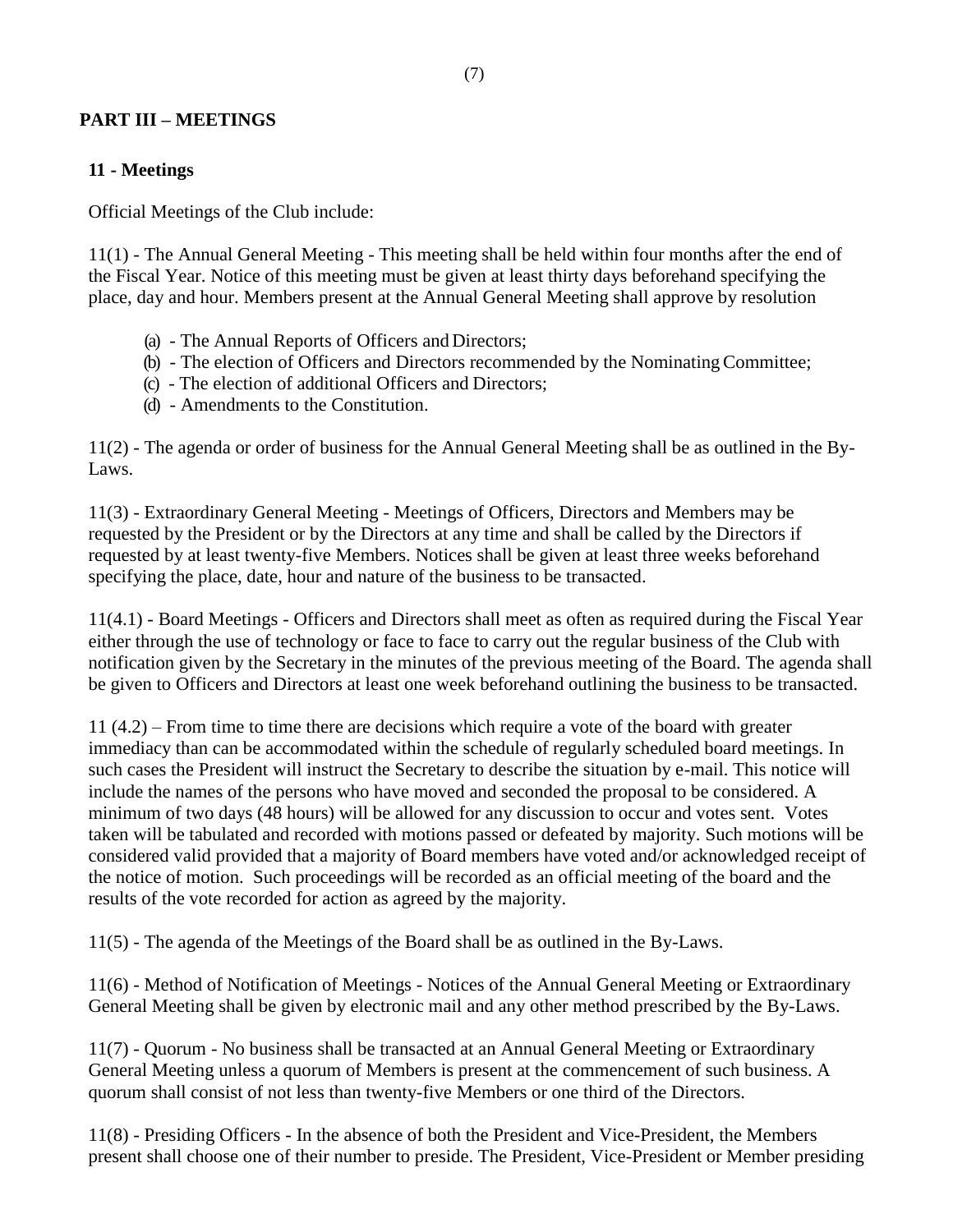shall have no vote except in the case of an equality of votes, in which case he or she shall cast the deciding vote.

11(9) - Robert's Rules - In any dispute regarding proceedings any meeting of the Club the rules of parliamentary procedure contained in Roberts's Rules shall apply.

#### **PART IV - FINANCE 12 - Audit ofAccounts**

12(1) - The Accounts of the Club shall be reviewed at the end of the Fiscal Year and within one month of the Annual General Meeting by a person appointed by the Members or by a person appointed bythe Board.

12(2) - The financial position of the Club shall be a written report to Members including: (a)-a statement of the revenue and expenditures, investments, a balance sheet and (b)-a statement of the Touring Account. The reviewer shall state whether in the opinion such reports are properly drawn up so as to exhibit a true and correct view of the Club's financial affairs.

#### **PART V - INCORPORATION** 13 **- Registration and Annual Requirements**

13(1) - On or at a date determined by the Board the President or his designate may seek registration and follow the requirements for incorporation in the province of Nova Scotia and/or New Brunswick and/or Prince Edward Island as determined by the number of Members in such provinces.

#### **PART VI - AMENDMENTS**

14(1) - Amendments to this Constitution may be made only by a resolution passed by a minimum of three-fourths of the members present at the Annual General Meeting or a meeting called for the purpose of passing said resolution.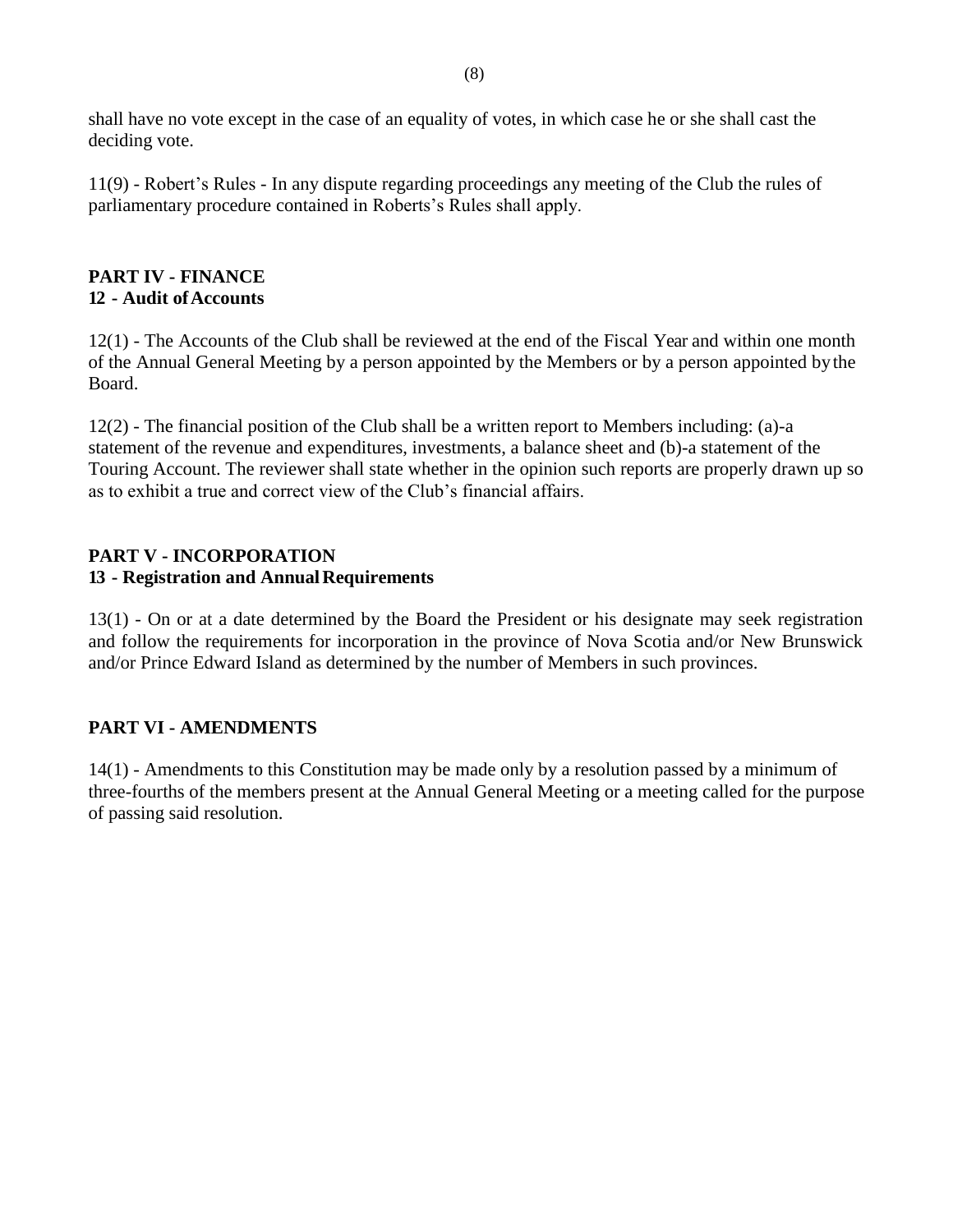## **BY-LAWS**

#### **1 - Responsibilities of the President**

1(1) - The President shall preside at all Official Meetings of the Club. The President is responsible for the general supervision of the Club and shall perform all duties required of him/her by the Constitution and these By-Laws.

1(2) - Subject to Section 11 of the Constitution the President may call a meeting at any time.

1(3) - The President shall prepare and present a written report at the Annual General Meeting outlining: the activities of the Club during the past year; the new, amended or repealed By-Laws and other matters of importance to the Members.

1(4) - The President shall prepare articles of interest to the Members for publication in Winter Words.

1(5) - Where and when required the President or his or her designate shall be the official representative of the Club.

1(6) - The President shall, in consultation with the Board of Directors, periodically review and/or revise the Constitution and By-Laws.

### **2 - Responsibilities of theVice-President**

2(1) - The Vice-President shall assist the President in the discharge of his or her duties. In the absence, illness or incapacity of the President the Vice-President shall officiate at meetings of the Board and other meetings if required.

2(2) - The Vice-President shall prepare and maintain up to date copies of the Members Guide (Appendix 2006-1) and ensure it is available for new Members.

2(3) - The Vice-President shall organize the Annual General Meeting.

2(4) - The Vice-President is expected to fill the position of president at the end of his/her term.

#### **3 - Responsibilities of the Past-President**

3(1) - The Past-President shall advise, assist and provide guidance to members of the Board in the discharge of their duties and carry out any projects or assume any responsibilities consistent with the objectives of the Club.

3(2) - The Past President shall serve as Director/Chairperson of the Nominating Committee.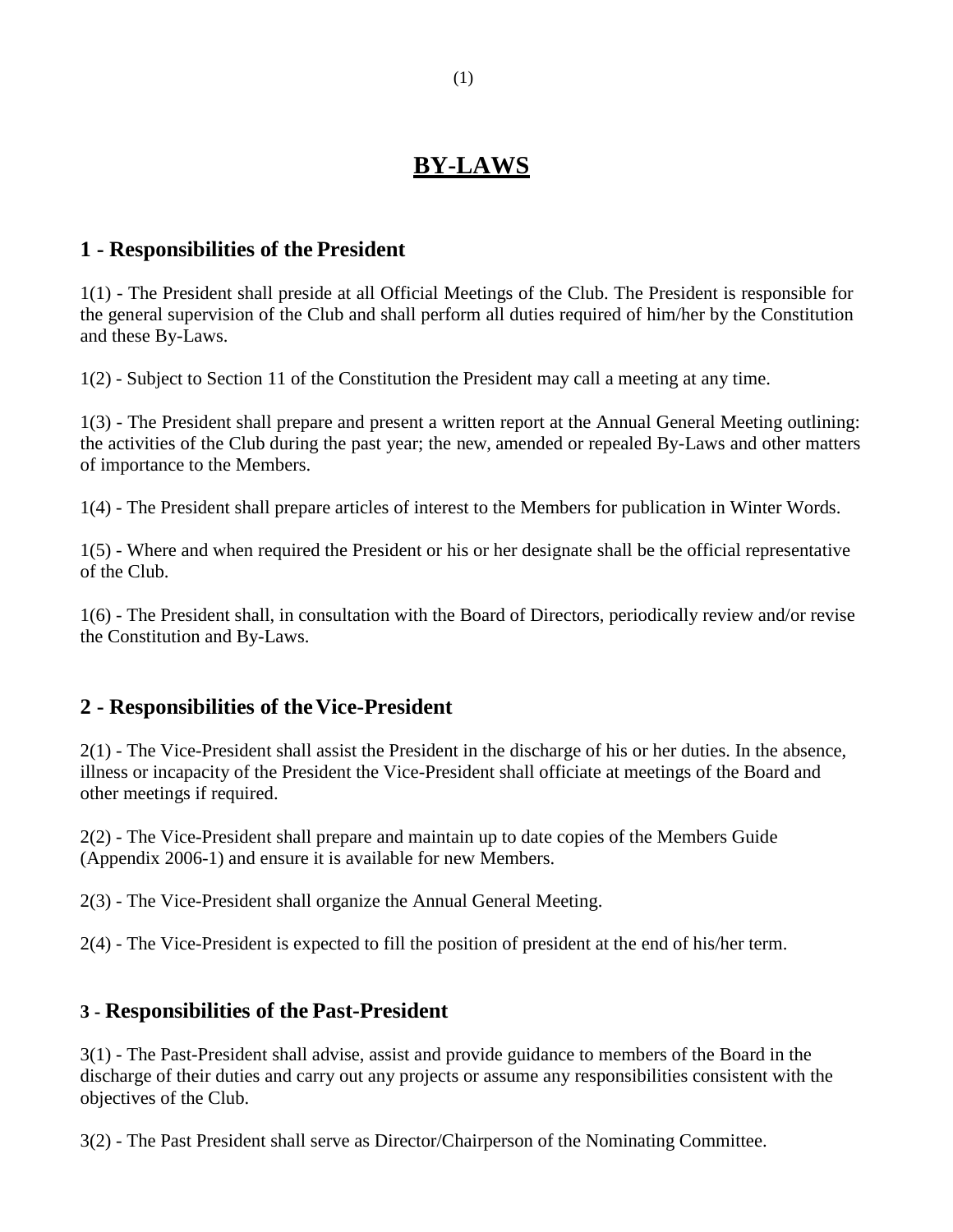### **4 - Responsibilities of the Secretary**

4(1) - The Secretary shall prepare minutes of all meetings of the Board. Records or minutes of such meetings shall be distributed to the Officers and Directors for approval at the subsequent meetings of the Board.

4(2) - The Secretary shall endeavor to assemble, arrange and preserve all available papers, documents, correspondence, and other records related to the Club as required by the Board.

4(3) - The seal of the Club shall be in the custody of the Secretary and may be affixed to any document upon resolution of the Board.

### **5 - Responsibilities of the Treasurer**

The Treasurer shall:

5(1) - Be responsible for the custody of the funds of the Club and maintain the accounting records (preferably using accounting computer software, e.g. QuickBooks) related to the financial operations of the Club. All documents and records entrusted to the Treasurer shall be maintained in good order with adequate accounting controls. At the appropriate time such documents and records shall be handed over to his or her successor in office.

5(2) - Be responsible for the collection and recording of all Club fees and the payment of Club disbursements/expenses that are supported by suppliers invoices or other reasonable documentation to substantiate the disbursement. Receive all monies payable to the Club and maintain records related to the financial operations of the Club. All documents and records entrusted to the Treasurer shall be maintained in good order and delivered to his or her successor in office.

5(3) - Receive all Membership fees and transfer them on a timely basis from the Club's general bank account to the Club's Money Market Fund at the Mumford Road Branch of the Bank of Montreal, Halifax, NS. Such fees shall be held until they are distributed to the participating ski hills. As well, excess general operating funds will be held in the Bank of Montreal Air Miles Money Market fund.

5(4) - Maintain liaison with the Registrar who shall provide a breakdown of all Membership fees, bank deposits, advise of any refunds and periodically make a claim for Club expenses incurred. Also, the Treasurer shall periodically request of the Registrar membership and financial reports to permit reconciliation of the number of Members, fees received and calculation of Registrar fees.

5(5) - Prepare the annual budget prior to the fiscal year in consultation with other Officers and Directors and present to the Board for approval.

5(6) - Prepare and present annual audited statements (balance sheet and operating statements) at the Annual General Meeting. Interim operating and cash flow statements shall be provided and presented at Board meetings. Year-end financial statements are to be prepared on an accrual basis whereas interim financial statements are to be prepared on a cash basis.

5(7) - Be the Recognized Agent for the purposes of the Societies Act and annually provide a list of Officers and Directors, audited financial statements and any additional information required by the Registrar of Joint Stock Companies, Nova Scotia.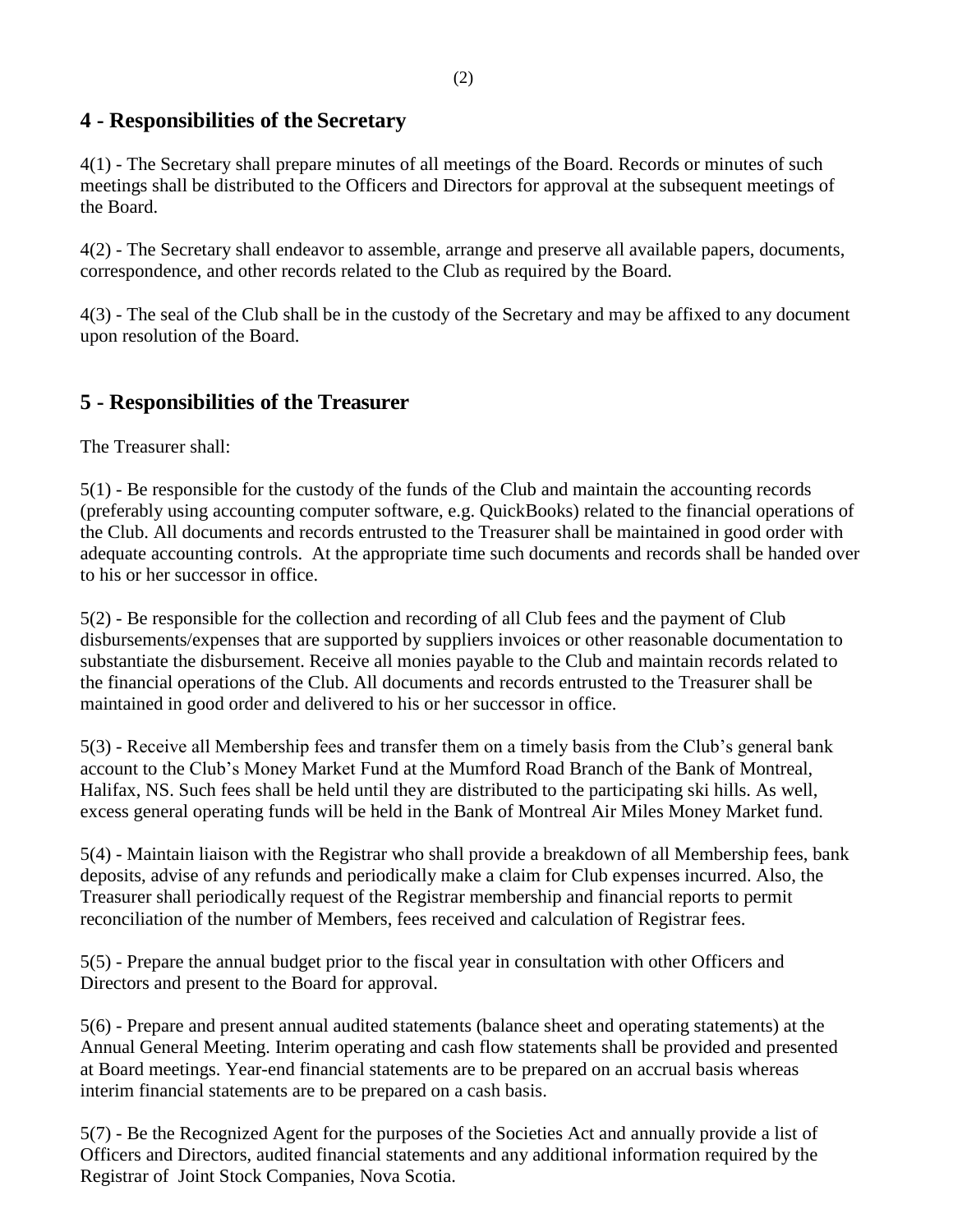5(8) - Perform all duties and services incidental to the office or those requested from time to time by the Board.

5(9) - Make available the financial books and records of the Club for inspection by any Member. Such requests shall be made at any reasonable time within two weeks of the Annual General Meeting.

5(10) - Make all financial records available to the Auditor appointed by the Board allowing sufficient time for the Auditor's work to be done prior to the Annual General Meeting.

5(11) - In collaboration with the Registrar this Treasurer is responsible for the format, distribution and use of membership information.

### **6 - Responsibilities of the Registrar**

6(1) - The Registrar shall report to the Treasurer on all financial matters and the Membership Director on all matters related to Club Membership.

6(2) - The Registrar shall maintain a record of the names addresses and dates of admission of every Member of the Club.

6(3) - All applications for Membership shall be processed with monies received and financial records forwarded to the Treasurer.

6(4) – Numbered Membership Cards are to be prepared and sent to all Members. Members who have also purchased a SASCPass will receive a Membership which contains a SASCPass Number which will also serve as the Membership Number. New members shall receive a Members Guide **(Appendix 1).**

6(5) - As the principal contact with Members the Registrar shall receive calls, messages and provide membership information as requested.

6(6) - Enquiries related to other matters are forwarded to the appropriate Officer, Director or Member.

6(7) - The Registrar shall maintain ample supplies of stationery, envelopes, stamps and related materials.

6(8) - The Registrar shall maintain a complete file of related correspondence.

6(9) - Subject to the approval of the Board the physical custody of the Club records may be delegated to the Registrar.

6(10) - The address of the Registrar shall be:

The Registrar, Ski Atlantic Seniors Club, P.O.Box 3076, Tantallon, N.S., B3Z 4G9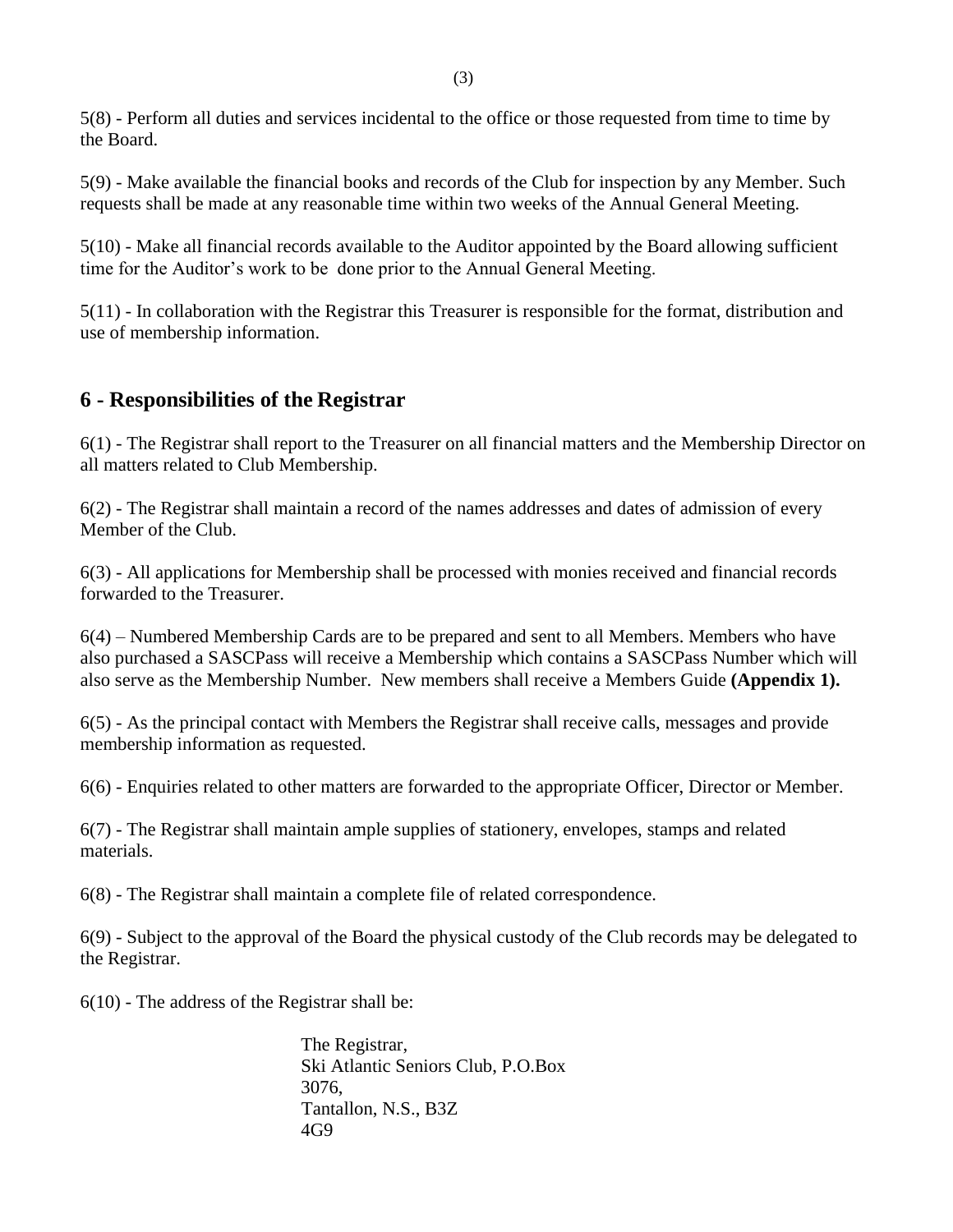### **7 - Responsibilities of the Director, Ski Trips**

7(1) - The Director(s) of Ski Trips will approve and manage membership in the ski trip committee and plan for the selection of future trips. This plan will be presented to the Board for review and endorsement.

7(2) - The Director(s) of Ski Trips will be responsible for developing a detailed role definition for this position subject to Club Board approval. This role can include details on Board oversight, approach to trip selection, area of financial management and elements of trip documentation.

7(3) - The Director(s) of Ski Trips will develop a brief outline on next year's ski trips for inclusion in the Spring edition of Winter Words. The trip will also be described at the AGM.

7(4) - The Director(s) of Ski Trips will develop a trip description and application forms for inclusion in the Fall edition of Winter Words and/or on the Clubs' Website.

7(5) - Reporting to the Treasurer the Director(s) shall maintain and administer the touring accounts in order to comply with the requirements of the Club as described in the by-laws. Signing authority and financial reviews are as outlined in the by-laws.

7(6) - The Touring Accounts will be managed such that a reserve of 7% of the estimated annual trip expenditures will be met. This reserve will be managed within a target variance of \$1000.00 over the near term.

7(7) - The Director(s) of Ski Trips will fund out of pocket expenses against the touring account(s). Copies of invoices will be submitted to the treasurer for approval and filing. An administrative fee may be charged for each trip to cover nominal and unexpected documented operating expenses.

7(8) - The Director of Ski Trips or a member of the Ski Trip committee, who plans, organizes and implements the ski trips of the SASC shall be entitled to one complimentary trip including lodging, ski pass and meals if included as part of the ski trip package.

7(9) - The Director of Ski Trips is responsible for returning any incentives offered by ski hills to trip participants and/or to the Club.

### **8 - Responsibilities, Director, Ski Hill Registers**

8(1) - At the beginning of each ski season this Director provides managers of the Participating Hills with an outline of the procedures **(Appendix 2 (a))** to be followed related to the Ski Day Registers **(Appendix 2 (b)**).

8(2) - The Director of Registers shall annually provide the managers of the ski hills and the Ski Hill Directors with the numbering system used for the membership cards. Hills will be requested to see both club membership document and photo ID as needed.

8(3) - At the end of the season the register showing the number of ski visits for the season **(Appendix 2(c))** at each Participating Hill shall be received and checked. Data from all the Participating Hills is compiled, the dollar value per ski visit at the Participating Hills calculated. Recommendations for payment shall be made to the Treasurer.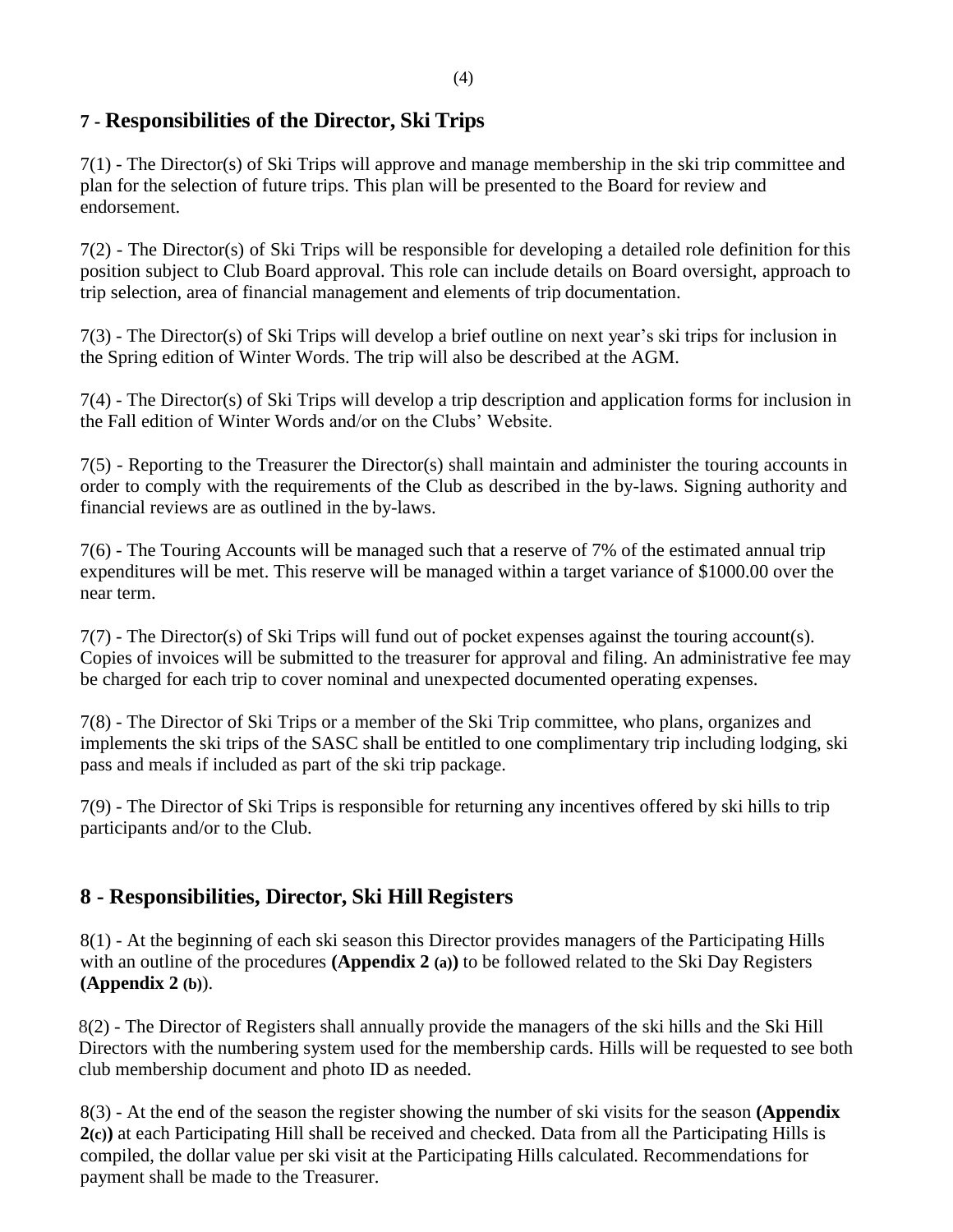8(4) - A brief report outlining statistics related to the ski visits at the Participating Hills shall be presented at the spring Board of Directors Meeting.

### **9 - Responsibilities, Directors, Ski Hills**

9(1) - These Directors shall be the Club's representative and the principal contact with the General Manager at each of the participating ski hills.

9(2) - All Club sponsored meetings at the Participating Hills shall be planned and organized by the Ski Hill Directors.

9(3) - Funds to help defray the costs of Club events held at the Participating Hills are administered by the Ski Hill Directors.

9(4) - It is the responsibility of the Ski Hill Directors to keep Members at their respective Hills informed about Club events/cancellations through Hill message boards, the SASC website and Club Bulletins.

9(5) - The Ski Hill Directors shall follow procedures **(Appendix 2 (a))** prescribed by the Director, Ski Day Register make periodic checks of the Ski Day Register **(Appendix 2 (b))** for accuracy and completeness and follow required procedures at the end of the ski season as outlined in **Appendix 2 (c)).**

9(6) - Brief accounts summarizing Club activities at the Participating Hill during the past ski season are prepared and submitted for publication through electronic media via available technology.

### **10 - Responsibilities, Director, Ski Instructors**

10(1) - The Director maintains liaison with Club Instructors and ensures they are available to provide instruction to new or inexperienced Members at the Participating Hills;

10(2) - The Director ensures all Club Instructors are registered annually with the Club and the CSIA and submit their certification level to the Registrar;

10(3) - The names of qualified ski instructors at the Participating Ski Hills are compiled and published in Winter Words;

10(4) - This Director provides liaison with the Canadian Ski Patrol at the Participating Hills;

10(5) - This Director assists in the selection of new Club Ski Instructors at each of the participating ski hills.

### **11 - Responsibilities, Director, Nominating Committee**

11(1) - The Director of Nominations shall establish a Committee and solicit Members willing to serve as Officers and Directors for the next Fiscal Year.

11(2) - The names of candidates for various positions are presented in a report to Members at the Annual General Meeting.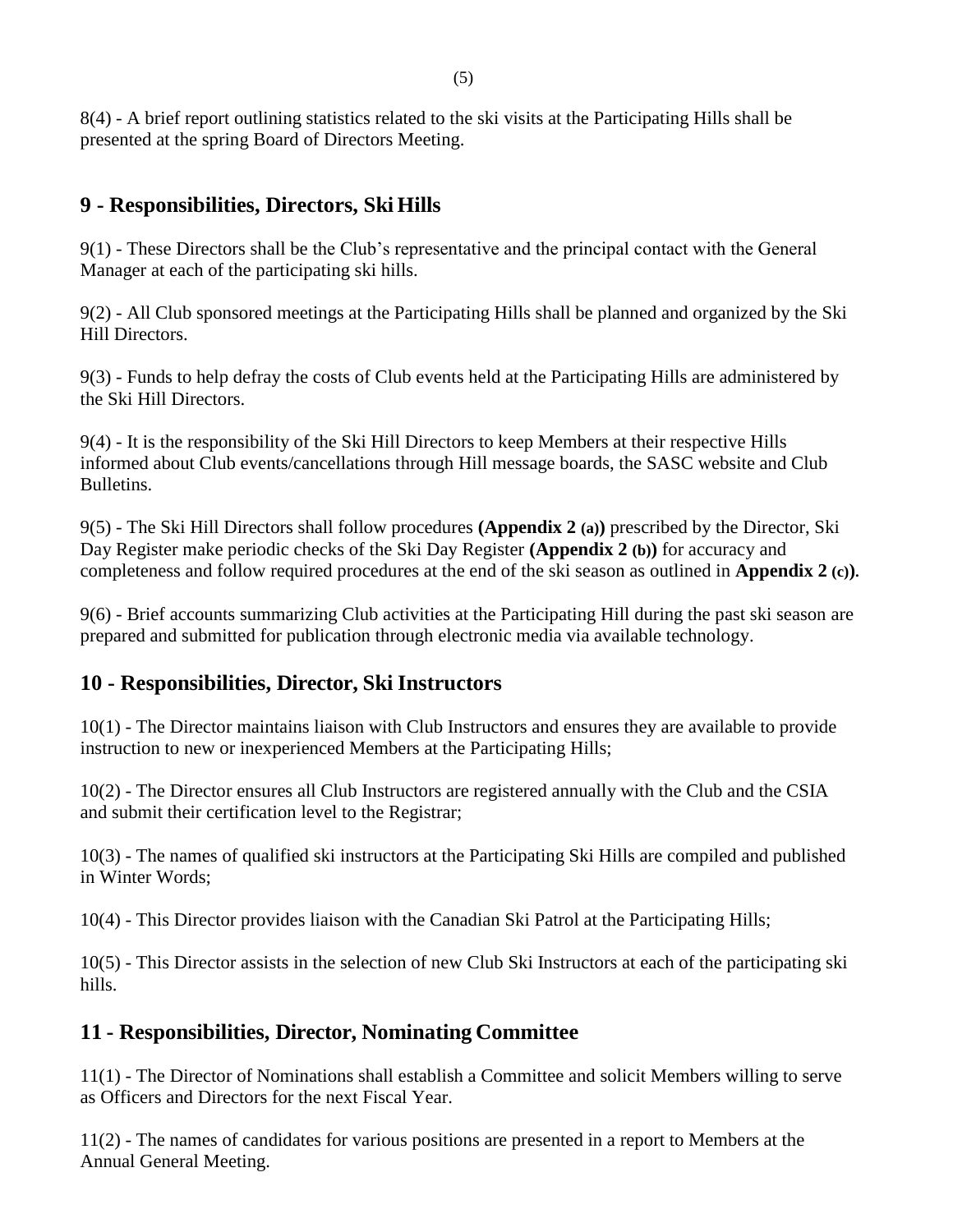11(3) - Additional nominations for Officers and Directors may be made after the presentation of the report. Such nominations shall be accepted by a motion if agreed upon by the majority of Members present. If an election is requested by one or more members it shall be by secret ballot.

### **12 - Responsibilities, Director, Communications**

- 12(1) This Director provides contact with membership enquiries not dealt with by the Registrar.
- 12(2) This Director is responsible for the design of the Membership Application Form.
- 12(3) This Director is responsible for the distribution of Winter Words and SASC Bulletins.
- 12(4) This Director is responsible for the management and use of the Club Logo.
- 12(5) This Director liaises with and shall be the principal contact with the Webmaster to ensure and maintain the accuracy of the website.

### **13 - Membership**

13(1) - Membership is open to persons 55 years of age or older and the spouse/partner or caregiver of a Club Member regardless of age.

13(2) - Members will be issued a membership card which will enable them to participate in all Club sponsored events and attend the Annual General Meeting and the ski trips.

13(3) - Membership must be renewed annually.

### **14- SASCPass**

14 (1) – The SASCPass is available to Club Members sixty years of age and over. In order to meet the age requirement a member must turn 60 years of age during the ski season ( ie: before April 1) of the season s(he) wants to join the Club.

14 (2) - Application must be made annually to purchase or renew the SASCPass. A membership card will be issued entitling the SASCPass holder to ski and use the related facilities of Participating Hills.

SASCPass Holders Shall:

- (A)Before skiing each day present their Membership Card and photo ID as requested to the ski hill staff, complete and sign the Ski day register. They will receive a lift ticket which must be worn and visible to the lift operators and other ski hill staff.
- (B) Follow the skiers Alpine Responsibility Code as well as any other stipulations required at Participating Hills and any other hills used by Members on trips organized and/or sanctioned by the Club.

14 (3) - The SASC Pass fee, through agreement between the Club and the Association of Ski Resorts of Atlantic Canada (ASRA), will be calculated annually in April. The fee will be determined by a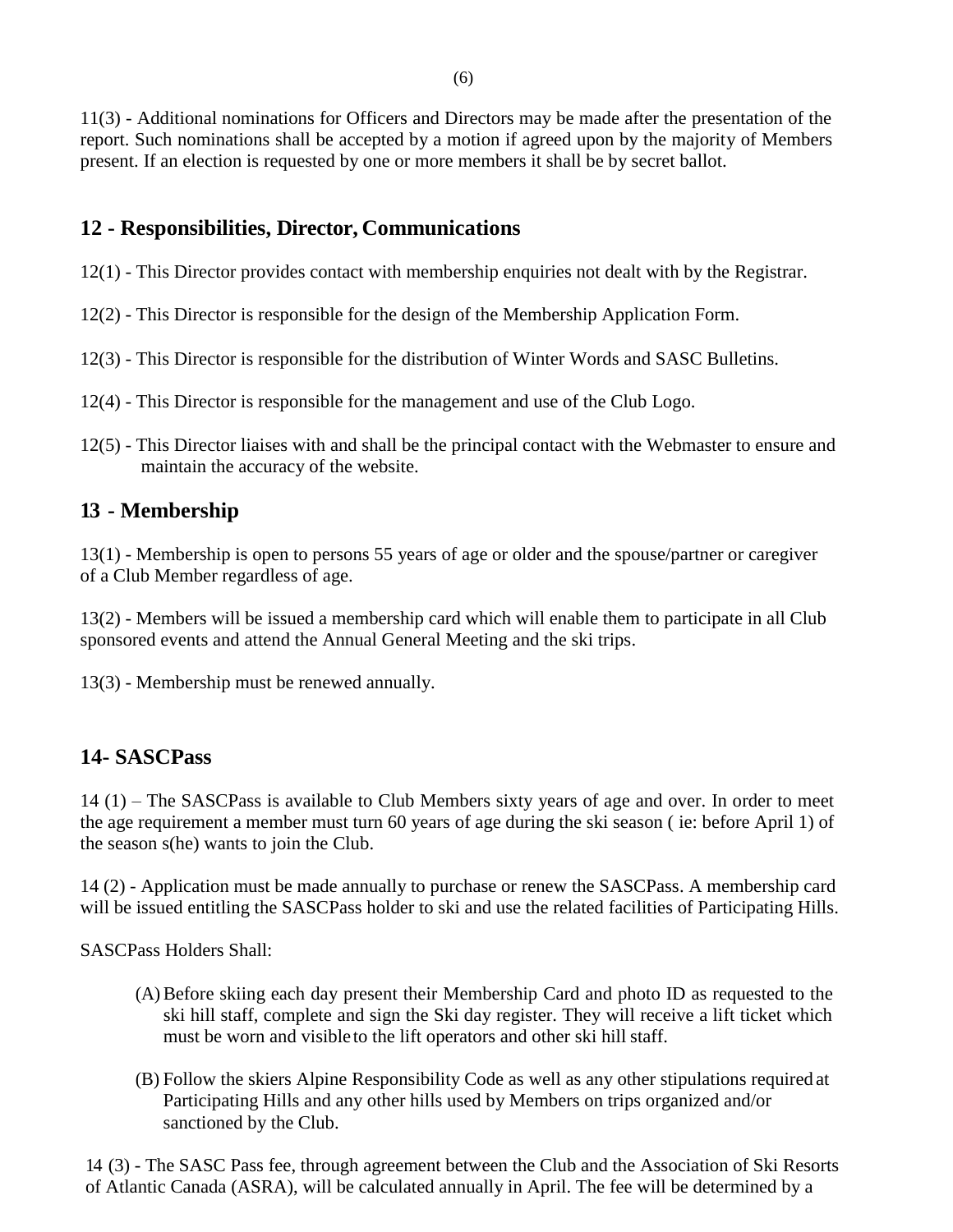weighted averaging formula. The data used in the formula will be taken from the major participating hills in the ASRA –Ski Ben Eoin, Ski Martock, Poley Mountain Resorts Limited and Ski Wentworth. The data used in applying the formulaare:

- (A) The total number of Ski visits by SASCPass Holders during the current year to the participating ski Hills of the ASRA;
- (B) The Adult Early Bird Rates for the upcoming year at the ASRA participating hills. The adult Early bird rates are to be forwarded to the Treasurer of the Club by April 1st ofeach year.

14 (4) - The SASCPass Fee will only be refunded in the event that injury or illness prevents the Member from skiing. The request for a refund must be submitted in writing outlining the circumstances, enclosing the membership card and be forwarded to the Registrar. If the member's request is received by January 15th of the year for which the Membership Card has been issued, the refund will be 100% of the ski pass fee less days skied to date at the previous year's rate; and if received from January 16 to February 15, the refund will be 50% less days skied. No refunds will be issued for requests received after February 15 (i.e. half way through the normal ski season).

14 (5) - The annual Membership Dues and SASCPass Fee are waived for Club Instructors who provide clinics and lessons to members of our Club.

#### **15 - Honorary Membership**

15 (1) - Honorary membership may be conferred by the Board upon persons who through personal effort have provided exemplary service to the Club. Annual dues are waived and Honorary Members may attend all Club events and ski trips.

#### **16 - Membership General**

16 (1) - Membership shall cease if the Member resigns, ceases to qualify, has not paid the required dues or has exhibited behavior unacceptable to the Board.

16 (2) - Members must demonstrate courtesy to other skiers and to ski hill staff.

#### **17 - Expenditures and Signing Authority-General Account**

17 (1) - The President, Vice-President or Treasurer are authorized to make payments on behalf of the Club up to \$1000.00.

17 (2) - Expenditures over \$1000.00 require the signature of two Officers; the President, Vice-President or Treasurer.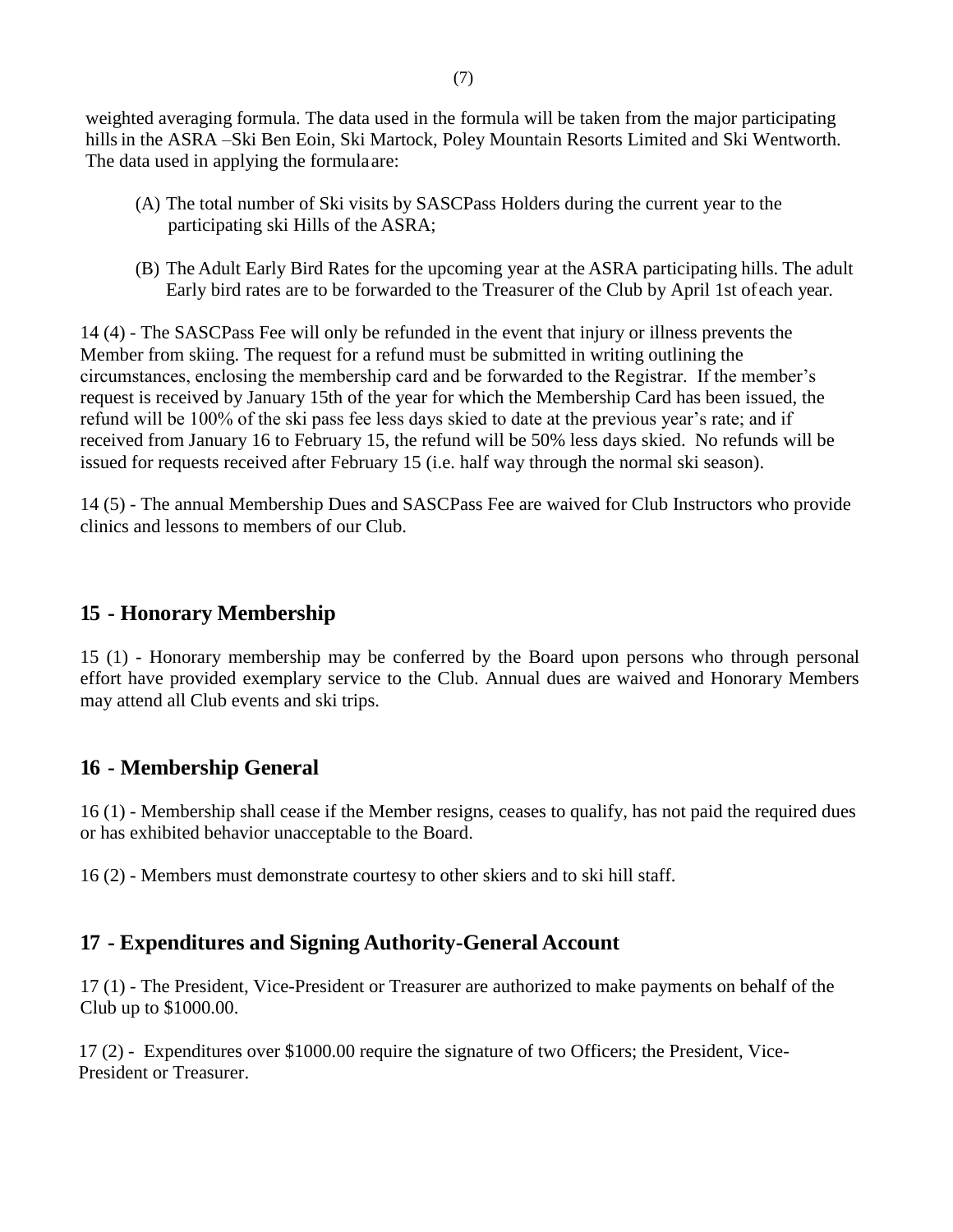### **17 - Expenditures and Signing Authority-TouringAccount**

18 (1) - The President, Vice-President, Treasurer and Director Ski Trips are authorized to make payments on behalf of the Club up to \$1000.00. Two of these Officers are authorized to make payments in excess of \$1000.00.

### **18 – Club Dues**

- 19 (1) The Club Dues charged to Members shall be approved annually at the April Board Meeting.
- 19 (2) Club Dues are not refundable.

### **19 - Annual General Meeting**

20 (1) **-** Notice of the date and time of the Annual General Meeting shall be advised to the membership one month in advance by way of electronic mail and other technology as available.

20 (2) - The agenda shall be distributed prior to the meeting and include:

- (a) Call to Order;
- (b) Approval of Agenda and additionalitems;
- (c) Minutes of Previous Annual Meeting-Correspondence;
- (d) Report of President- Announcement of deceased members;
- (e) Report of Treasurer;
- (f) Report on revisions to Constitution and By-Laws;
- (g) Report of Nomination Committee;
- (h) New Agenda Items;
- (i) Closing Remarks and Adjournment.

### **20** - **Meetings of the Board**

21(1) - The Board of Directors shall meet at least three times per year, preferably in September, January and April*.* Meetings may be held by use of technology (e-mail or video conferencing) or face to face as deemed appropriate.

21 (2) - Members of the Board shall be notified of the date and time of meetings of the Board at least one week prior to the actual meeting. Such notice shall indicate the format, date, time and place of the meeting and the draft agenda.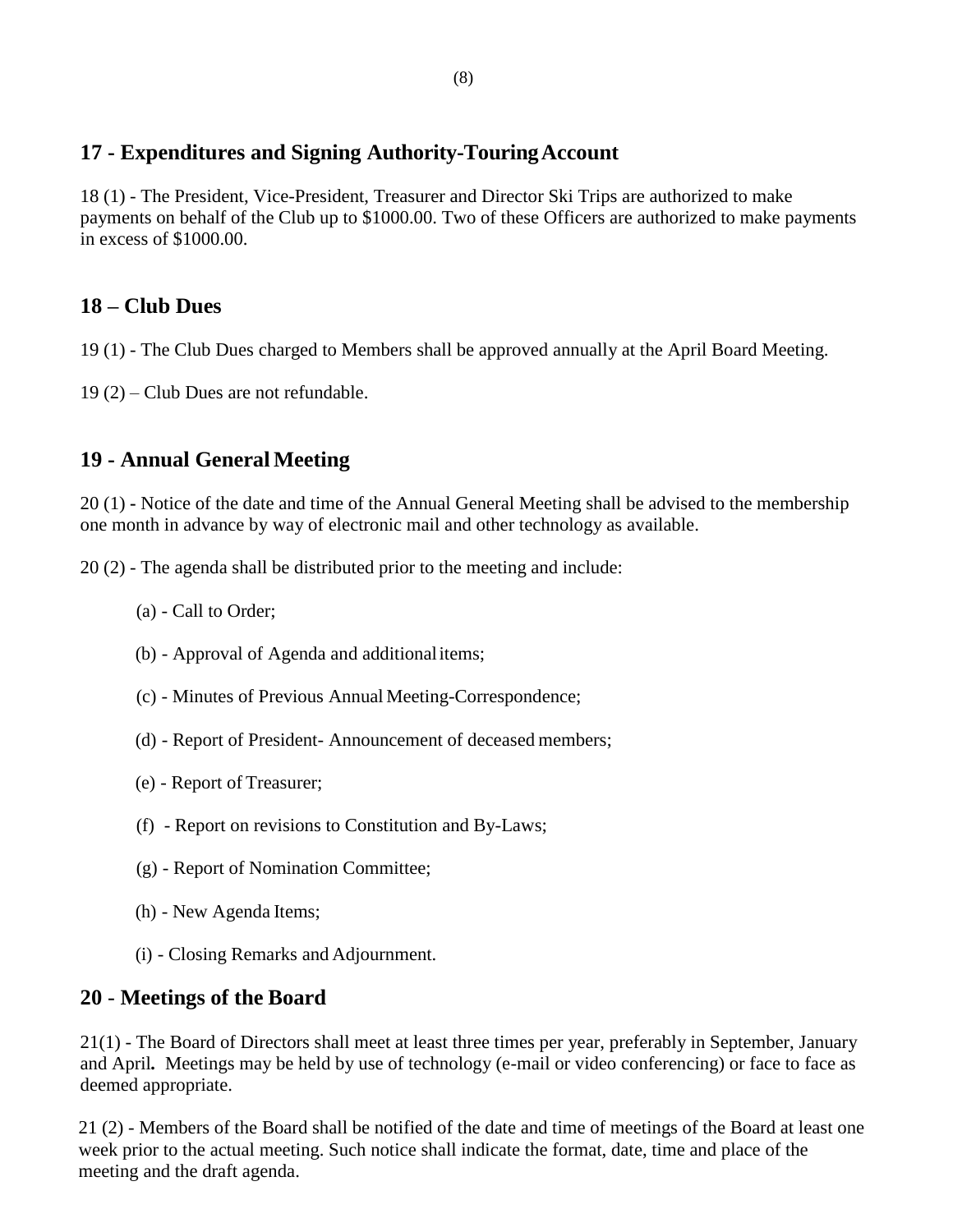- 21 (3) The following order of business shall be followed:
	- (a) Call to Order;
	- (b) Approval of Agenda and any additionalitems;
	- (c) Report of Secretary, approval of Minutes of previous meeting and correspondence;
	- (d) Report of President;
	- (e) Report of Vice-President;
	- (f) Report of Treasurer;
	- (g) Report of Director Ski Hill Registers;
	- (h) Reports Ski Hill Directors;
	- (i) Report, Director of Winter Words;
	- (j) Report, Director of Ski Trips;
	- (k) Report, Director Ski Instructors;
	- (l) Report, Director of Communications;
	- (m) New Agenda items;
	- (n) Closing remarks and selection of location of next meeting.

#### **22 Club Logo**

22(1) - The Club Logo shall be a skier with a mountainous background. Beneath the skier shall be the letters SASC.

22(2) - The official color of the Club Logo shall be blue. Pale blue colored snowflakes may embellish the Club stationery.

22(3) - Where applicable the mountainous background may enclose the letters SASC.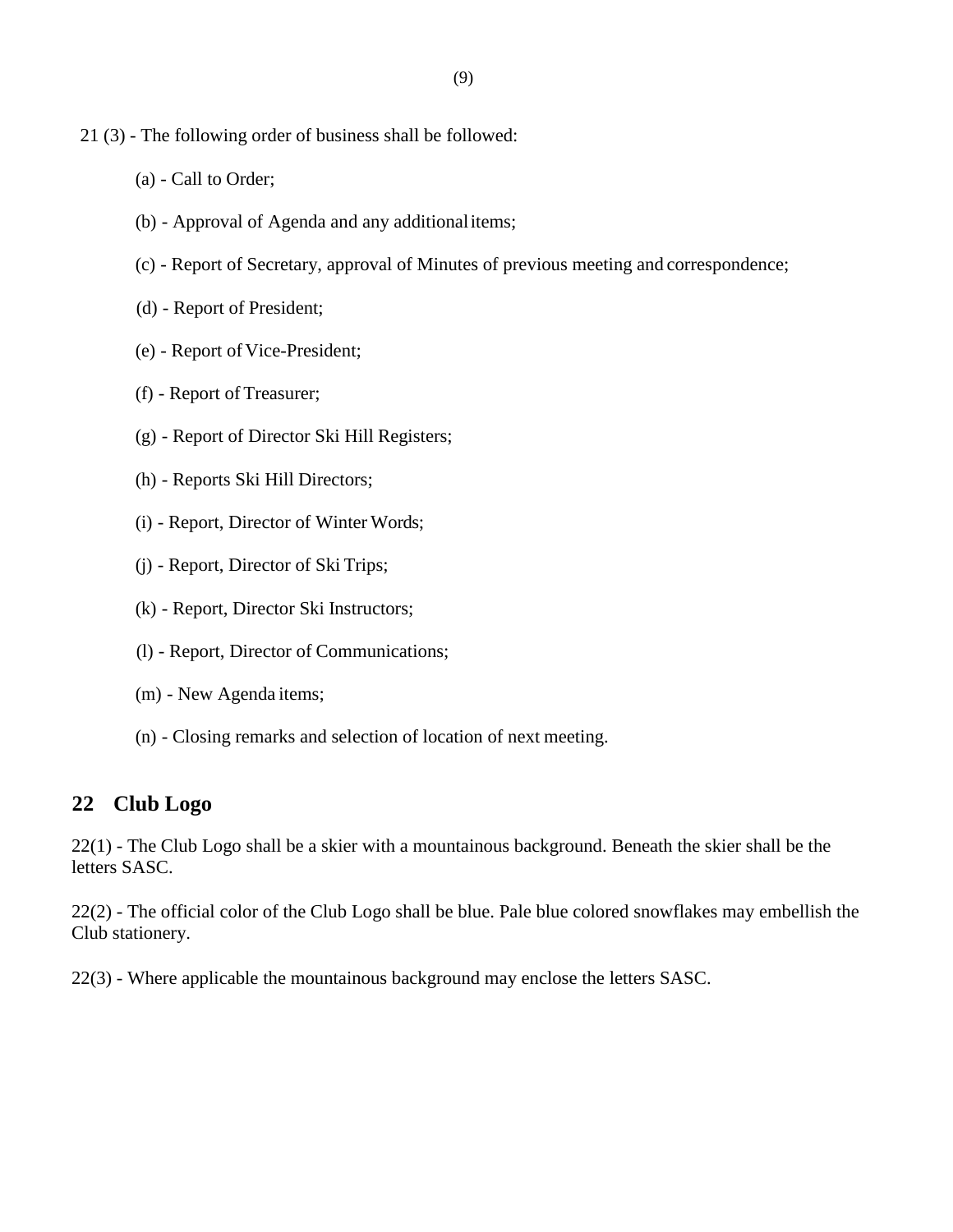### **23 Payment to Participating Hills**

23 (1) - At the end of the ski season the Director responsible for the Ski Day Registers determinesthe total number of days skied by SASCPass holders at the Participating Hills. The dollar value of each ski day is determined by dividing the total number of ski day visits by members into the total revenue received from SASCPass purchases.

23 (2) - Payment to each Participating Hill is determined by multiplying the total number of SASCPass Holders' ski days at each hill by the dollar value of each ski day.

23 (3) - Pursuant to the Club agreement with the ASRA, partial payment may be made, upon request, to each Participating Hill by January  $10^{th}$  of each year.

### **24 Financial Support of Club Events**

24 (1) - Expenditures may be incurred to help defray the cost of various events sponsored by the Club. The following are approved spending limits:

- (a) Annual General Meeting \$400.00;
- (b) Kell Antoft Days at Participating Hills The Kell Antoft Day allotment for each Participating Hill will be \$100.00 with a reserve of \$100.00 set aside to cover incidental expenses;
- (c) Other Special Events, including the annual golf tournament \$200.00.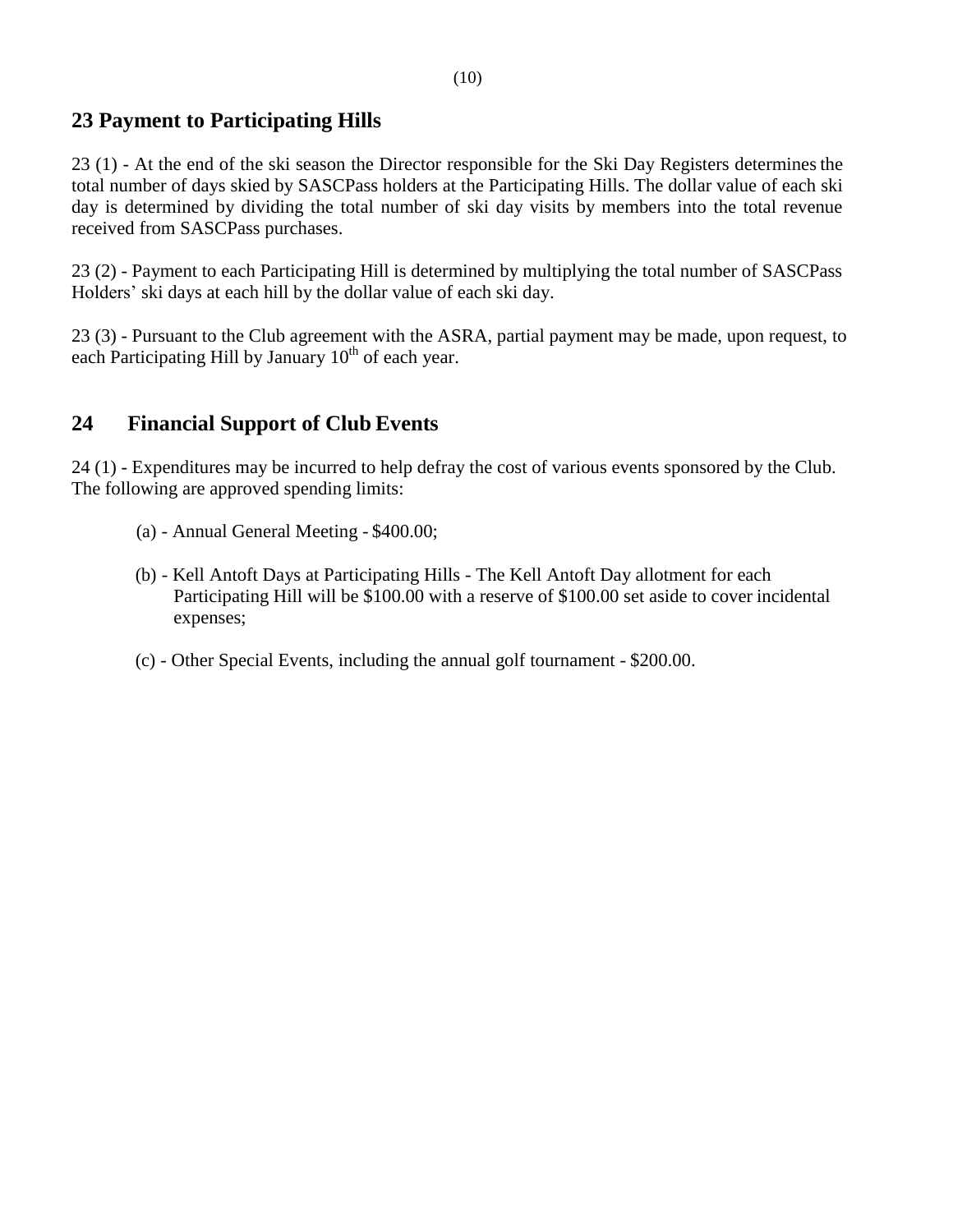#### Appendix 1

### **SKI ATLANTICE SENIORS' CLUB**

### **MEMBERSHIP GUIDE**

Dear SASC Member(s):

Thank you for your 20--/-- application for membership in the Club. It has been processed and you will find your membership card enclosed / attached.

New members may order name-tags at their own expense from: Metaline Graphics, P.O. Box 68, 65 Hwy 3, Hubbards, NS B0J 1T0 or via e-mail at artwork@metalinegraphics.com or call (902) 857-9109. If you are renewing your membership and want a new name tag, you may order one at your expense any time.

SASC Membership entitles you to attend all Club events such as Ski Trips, Kel Antoft Days, Golf Days and the Annual General Meeting, and discounts at selected merchants in the Maritimes.

If you have also purchased a SASCPass please note that it is **NOT a lift ticket**. SASCPass holders visiting a participating ski hill to ski **must sign** the SASC Ski Day Register at the hill and accurately and legibly **record your SASCPass number** to get a lift ticket for the day. You may be required to show proof of your membership and Photo ID when signing the day book.

A SASCPass is valid for the current ski season, typically from December to April. Your SASC Membership Card is NOT transferable.

#### **In the event of a request for a refund**:

The SASCPass Fee will be refunded in the event that injury or illness prevents the Member from skiing. The request for a refund must be in writing outlining the circumstances, enclosing the membership card and be forwarded to the Registrar. If the member's request is received by January 15th, the refund will be 100% of the SASCPass fee less days skied to date at the previous year's rate; and if received from January 16 to February 15, the refund will be 50% less days skied. No refunds will be issued for requests received after February 15 (i.e. half way through the normal ski season).

Check out the Club's website at [www.skiatlanticseniorsclub.ca f](http://www.skiatlanticseniorsclub.ca/)or information on participating ski hills, trips, discounts and much more. Go for SNOW!

Sincerely,

SASC President

Rev. September 2020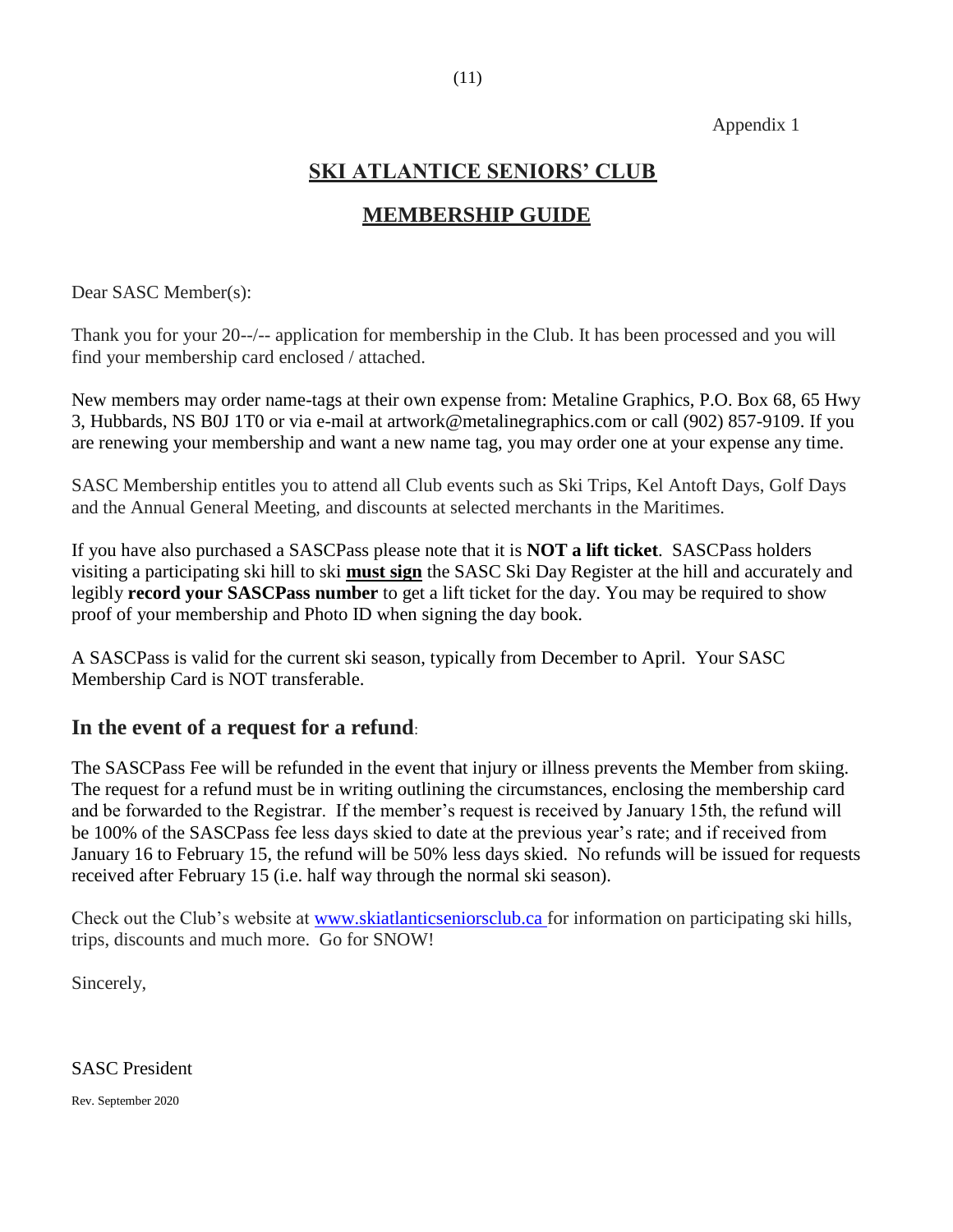**Appendix 2 (a)**

## **SKI ATLANTIC SENIORS CLUB (SASC) SKI HILL- SKI DAY REGISTER PROCEDURES, 20--/20-- Season**

#### **Daily Ski Hill Procedure**s

- Number the pages in the register in sequence
- Keep the register in date order-beginning with the first date the ski hill is open and SASC members have signed in (Ski dates should be in sequence except for closed days or days where there are no ski visits by SASC members)
- Have SASC members date, print and sign their name and SASCPass numbers Legibly
- SASCPasses are digitally prepared and printed in RED on the center of SASC Membership Cards indicating a unique "SASCPass #", name and SASC Logo and the numbers should be five digits within the number series authorized by SASC for this season starting at \_0001 (will be a unique series each year).
- Those issuing lift tickets should require SASCPass holders to show their SASC membership card when issuing lift tickets and ensure that each member properly registers in the Ski Day Register. Photo ID may be requested as deemed necessary by the hill.
- Review the Ski Day register to see that it is kept in order and that page and YTD totals are recorded on a daily basis

#### **End of Season Procedures to be carried out by the Ski Hill**

- Review the Ski Day Register sign-up sheets for errors or omissions
- Double check the authenticity of entries and the accuracy of page and YTD totals of SASC visits.
- Sign and date the final page and submit the entire season's sign-up sheets to the SASC Hill Director for final audit and processing by SASC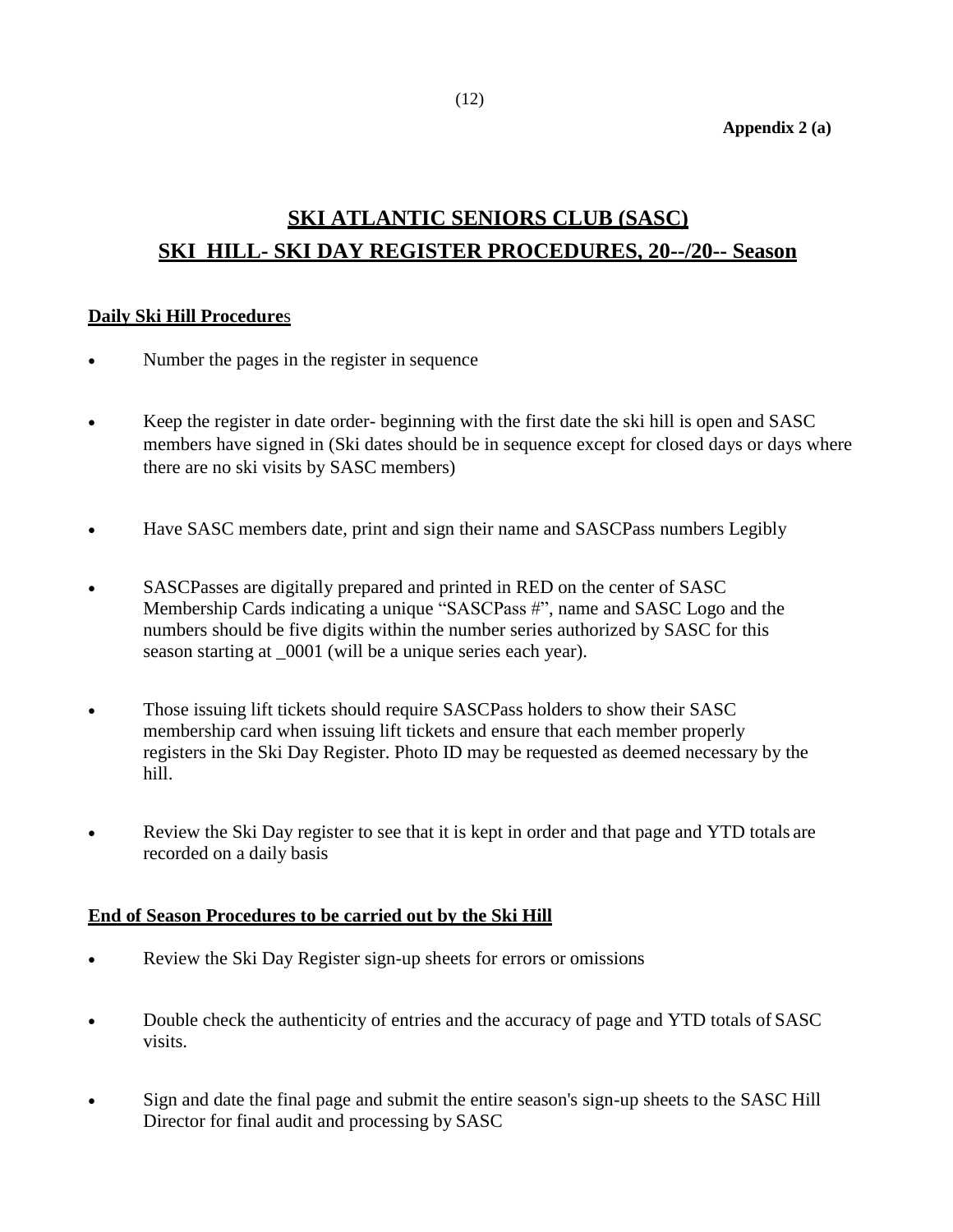**Appendix 2 (b)**

#### **SASC Ski Register Page#**

| Date | <b>Pass Number</b> | <b>Member's Name (Print)</b> | <b>Member's Signature</b> |
|------|--------------------|------------------------------|---------------------------|
|      |                    |                              |                           |
|      |                    |                              |                           |
|      |                    |                              |                           |
|      |                    |                              |                           |
|      |                    |                              |                           |
|      |                    |                              |                           |
|      |                    |                              |                           |
|      |                    |                              |                           |
|      |                    |                              |                           |
|      |                    |                              |                           |
|      |                    |                              |                           |
|      |                    |                              |                           |
|      |                    |                              |                           |
|      |                    |                              |                           |
|      |                    |                              |                           |
|      |                    |                              |                           |
|      |                    |                              |                           |
|      |                    |                              |                           |
|      |                    |                              |                           |
|      |                    |                              |                           |
|      |                    |                              |                           |
|      |                    |                              |                           |
|      |                    |                              |                           |
|      |                    |                              |                           |

**Note: original document has 25 lines per page** 

| <b>SASC Visits Page total</b> |  |
|-------------------------------|--|
| <b>YTD</b> total              |  |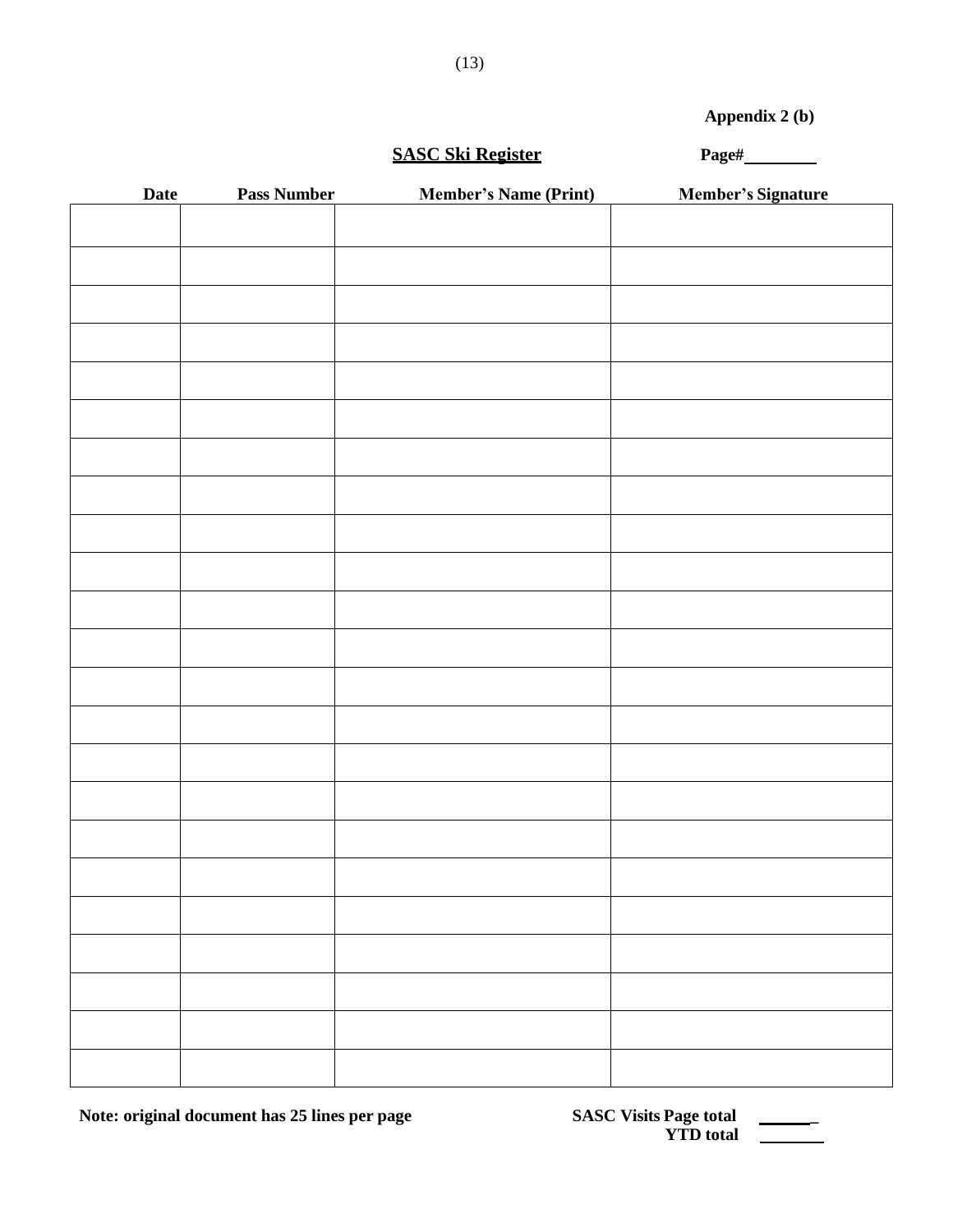## **SKI ATLANTIC SENIORS CLUB (SASC) SKI HILL - SKI DAY REGISTER PROCEDURES YEAR END REVIEW BY SASC SKI HILL DIRECTORS**

The procedures noted below are intended as a review guide and are considered to be the minimum tests undertaken by the SASC Ski Hill Director. The discretion is left with the Ski Hill Director to increase the tests if errors and omissions are found that warrant an extended review. The overall review is intended to be one of reasonability and a good start would be to review all pages of the Ski Hill Register for obvious errors or omissions including the following tests:

- Check to see that all SASCPass numbers are 5 digits and within the authorized sequence which starts at  $0001$
- Check to see that all ski days are reported (ski dates should be in sequence except for closed days or no ski visits)
- Check to see that pages are numbered and ski day dates are in sequence

#### **Further tests to be undertaken:**

1) On a random basis (e.g.; for sign ins on the first page and every 4 pages thereafter) verify SASCPass numbers and names against the SASC 20--/20-- membership list.

2) Check that the total # of ski visits per each page of the Ski Hill Register and the YTD totals are accurate.

3) Follow up anomalies or errors with the Ski Hill

4) Initial each page of the register to indicate your concurrence with page details, totals, etc.

5) Forward the entire register to the SASC Director, Ski Hill Registers for processing with any comments you may wish to add, or Email the total visits to SASC Director, Ski Hill Registers and bring the registers to the next Board meeting.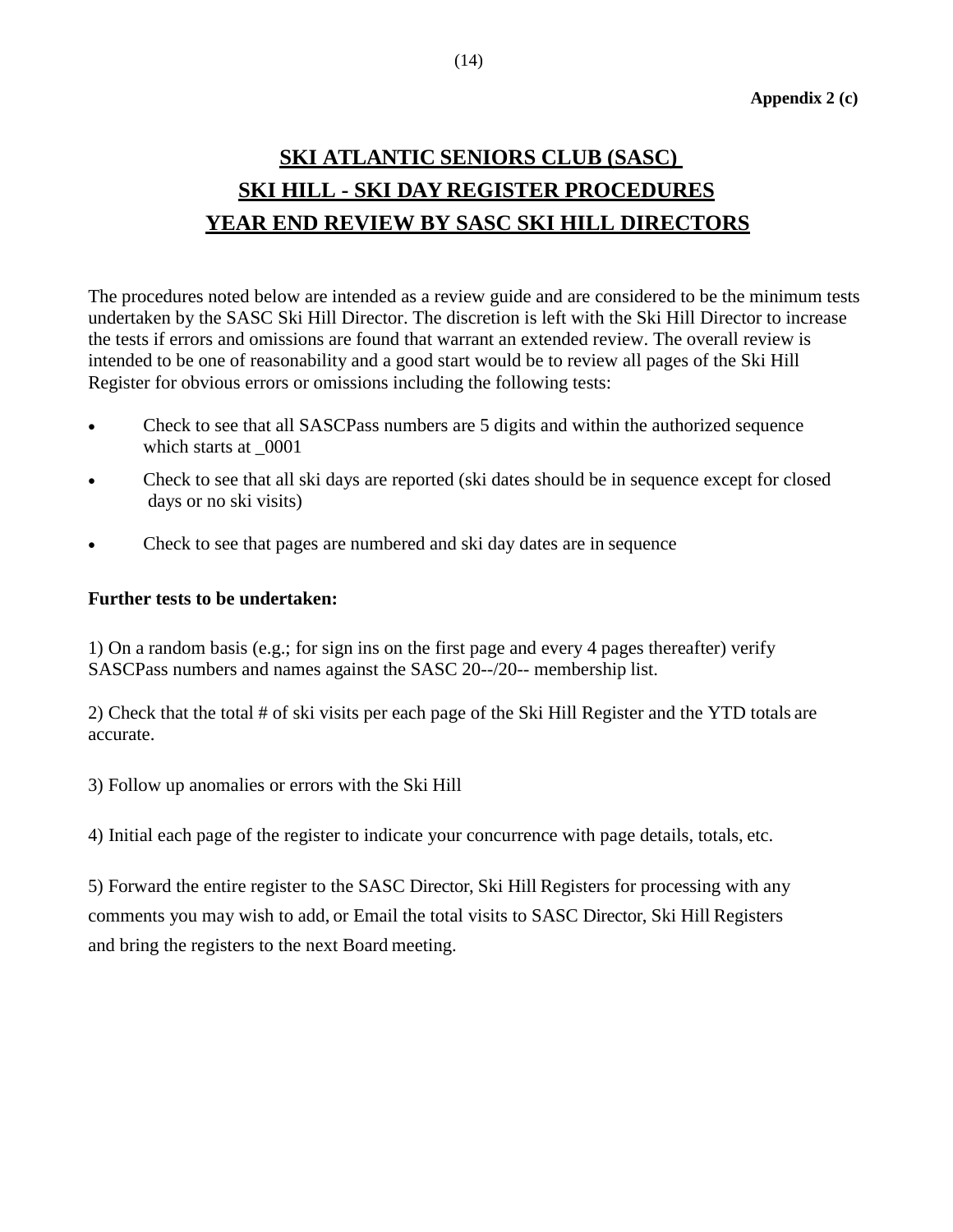#### **Appendix 3**

### **SKI ATLANTIC SENIORS' CLUB CONFIDENTIALITY POLICY**

#### **Definition:**

In order to protect the legal interests and the right to privacy of our members and of our association - the Ski Atlantic seniors' Club - the following policy on Confidentiality will become part of our constitution.

#### **Policy:**

**1.0** All matters and information concerning any of our members are considered to be confidential and privileged and must not be transmitted to any other person or organization outside the Ski Atlantic Seniors' Club.

**1.1** Any misuse of information is to be regarded as a serious offence and liable to legal or discipline action up to and including suspension and /or dismissal from the Association / Board

**1.2** All individuals associated with the Ski Atlantic Seniors' Club will be advised of this policy.

The motion to approve this policy was passed by the Board of the SASC at its April 30, 2015 meeting and ratified by the members attending the 2015 Annual General Meeting of the Ski Atlantic Seniors' Club